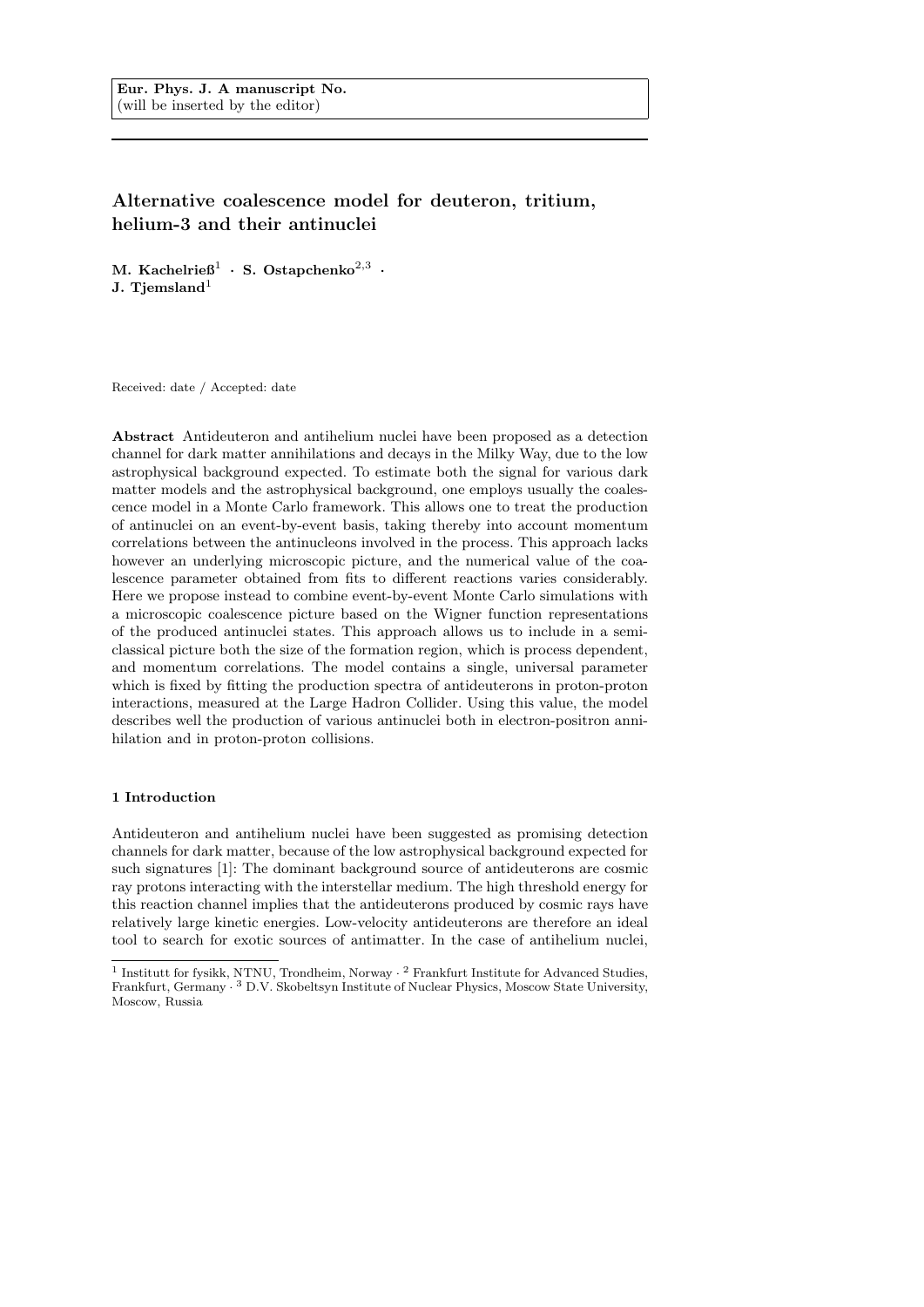the suppression of astrophysical backgrounds at low velocities is even stronger, but the maximal event rates expected in dark matter models are challenging for square-meter sized detectors. At present, the search for antinuclei is performed by the AMS-02 experiment on board of the International Space Station, while the GAPS balloon experiment is planned to fly in the next Solar minimum period around 2020 or 2021 [2, 3].

The production of light clusters of antinuclei like antideuteron, antihelium or antitritium<sup>1</sup> is usually described in the context of coalescence  $[4-8]$  or of statisticalthermal models [9–15]. In coalescence models, cluster formation has been traditionally parametrised by an invariant coalescence factor  $B_A$  which relates the invariant yield  $E_A d^3 N_A / dP_A^3$  of nuclei with mass number A formed out of Z protons and N neutrons to the invariant yields  $E_i d^3 N_i/dP_i^3$  of protons  $(i = p)$  and neutrons  $(i = n)$  via

$$
E_A \frac{d^3 N_A}{dP_A^3} = B_A \left( E_p \frac{d^3 N_p}{dP_p^3} \right)^Z \left( E_n \frac{d^3 N_n}{dP_n^3} \right)^N \Big|_{P_p = P_n = P_A/A} . \tag{1}
$$

In  $e^+e^-$  and pp collisions, one imposes typically the coalescence condition in momentum space, requiring that the momenta of merging nucleons in their two-body center-of-mass (CoM) system are smaller than some critical value  $p_0$ . In the limit of isotropic and equal proton and neutron yields, the so-called coalescence momentum  $p_0$  is related to  $B_A$  via

$$
B_A = A \left(\frac{4\pi}{3} \frac{p_0^3}{m_N}\right)^{A-1},\tag{2}
$$

where  $m_N$  denotes the nucleon mass. This scheme can be improved taking into account the momentum correlations between nucleons, which are provided by Monte Carlo (MC) simulations on an event-by-event basis. Such an approach, which was first suggested in Refs. [16, 17], is commonly used for the prediction of the antideuteron yield both from dark matter annihilations or decays and from cosmic rays interactions [18–26], for a review see Ref. [27]. The only free parameter of this model is the coalescence momentum  $p_0$ , which should be independent of the reaction type and the center-of-mass energy  $\sqrt{s}$  in order to be predictive. However, the numerical value of the coalescence parameter obtained from fits to different reactions varies considerably [19, 27].

An alternative scheme was developed to describe the formation of light nuclear clusters in heavy-ion collisions. There, the coalescence condition was imposed in coordinate space, assuming that the coalescence factor  $B_A$  of a cluster with mass number A is proportional to  $V^{A-1}$ , where V denotes the volume of the emission region of hadrons from the expanding cloud of partons [28, 29]. There have been considerable efforts to combine these two approaches and to develop coalescence models which are based on a microscopical picture using, e.g., Wigner functions [30] or a diagrammatic approach [31]. Many of these attempts impose the coalescence condition in phase space, using either a classical or quantum mechanical description as a starting point. Such models have been mainly applied

 $^{\rm 1}$  Since our discussion applies equally well to the production of particles and of antiparticles in pp and  $e^+e^-$  collisions, the preposition 'anti' is dropped further on.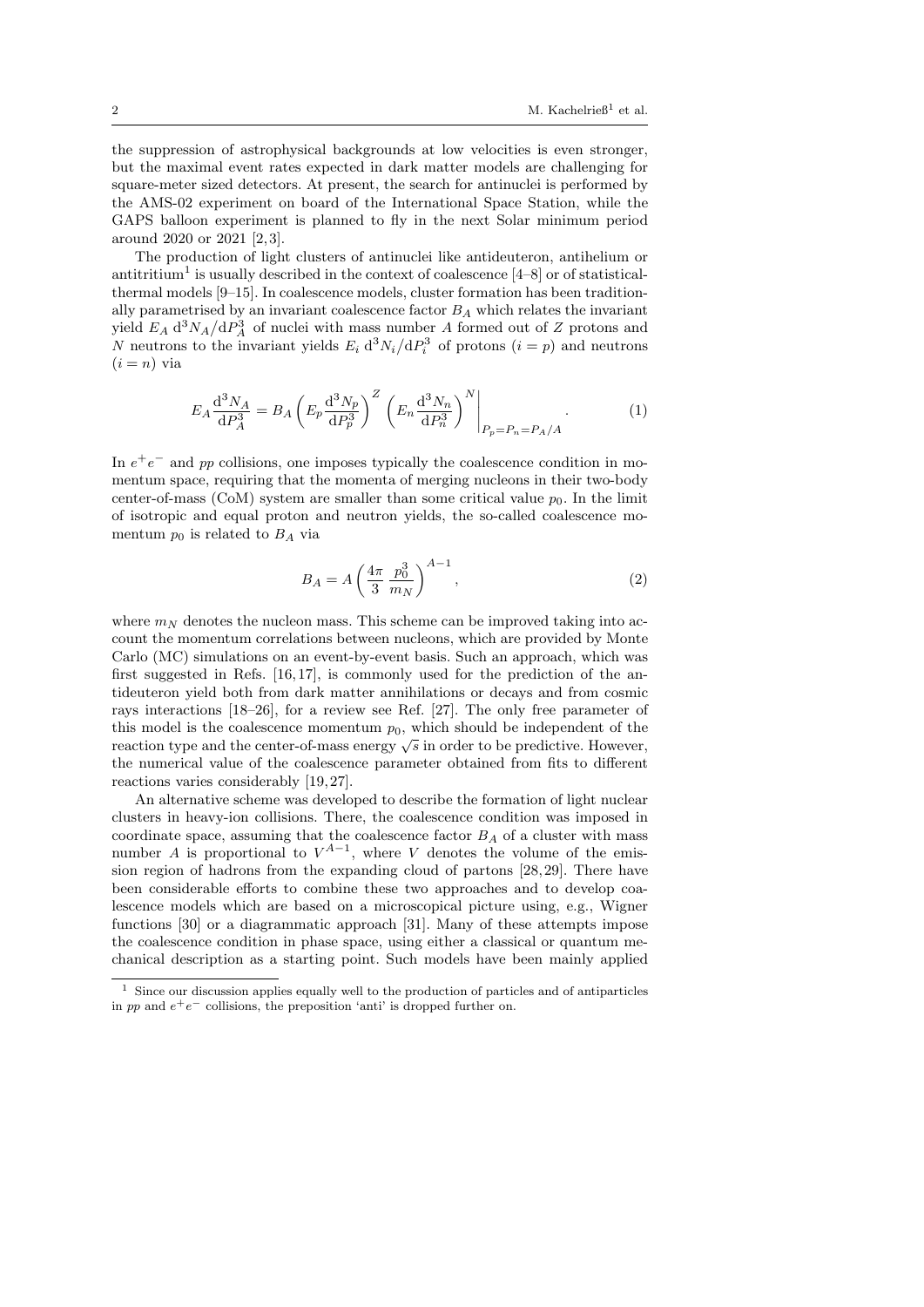to heavy ion collisions and are reviewed, e.g., in Refs. [32,33, 13]. An interesting application of this approach to the prediction of antideuteron and antihelium production by cosmic rays has been made recently in Ref. [34].

The coalescence process has also been modelled as a dynamical process where the formation probability of a deuteron is proportional to the scattering cross section of the reaction  $\bar{N}_1\bar{N}_2 \rightarrow \bar{d}X$ . The amplitude for such processes has been derived, e.g., from models for the non-relativistic nucleon-nucleon potential. As an alternative, Ref. [35] used experimental data to determine the cross sections  $\bar{p}\bar{n} \to \bar{d}X$  for  $X = \{\gamma, \pi^0, \ldots\}$ . The coalescence probability was then determined as  $\sigma_{\rm tot}(\bar{N}_1\bar{N}_2 \to \bar{d}X)/\sigma_0$  with  $\sigma_0$  as a free parameter. As a result, antideuterons were mainly produced with momenta close to the delta resonance, ∼ 1 GeV, and the fit to the antideuteron production data in pp collision data from the ALICE experiment improved significantly.

In this work, we develop a coalescence model for the formation of light nuclei in  $e^+e^-$  and pp collisions, which can be applied as well to dark matter annihilations and decays. Such a combined approach which describes successfully the production of light nuclei both in "point-like" reactions  $(e^+e^-$ , dark matter) and in pp collisions is especially needed for indirect dark matter searches, where the consistent prediction of "signal" antinuclei produced by dark matter annihilations and of background antinuclei created in cosmic ray interactions is required. Our model is based on the Wigner function representations of the produced antinuclei states and allows us to include in a semi-classical picture both the size of the formation region, which is process dependent, and momentum correlations. The model contains a single, universal parameter which is fixed by fitting the production spectra of antideuterons in pp collisions, measured by the ALICE experiment at the LHC [36]. The obtained value,  $\sigma_{(e^+e^-)} = \sigma_{(pp)}/\sqrt{2} \simeq 5 \,\text{GeV}^{-1} \simeq 1 \,\text{fm},$ agrees with its physical interpretation as the size of the formation region of the light nuclei. Using this value, the model describes well the data on the production of antihelium in pp interactions and of antideuterons in  $e^+e^-$  annihilations at the Z-resonance [37, 38].

## 2 Wigner function based deuteron formation model

We develop our model first for the case of deuteron production. The generalization to helium-3 and tritium is straightforward and will be performed in the next section. In the following, we use the fact that the binding energy  $B$  of these nuclei is small, e.g.  $B \simeq 2.2 \,\text{MeV}$  for the deuteron. Therefore we can assume that a nucleus A is formed through the process  $N_1 + \ldots + N_n \to A^*$ , and that the excitation energy is later released by the emission of a photon.

# 2.1 Derivation

The starting point for the derivation of our new coalescence model is inspired by the approach using Wigner functions, presented in Ref. [33]. We consider a system consisting of a proton and a neutron in a frame where the motion of their CoM is nonrelativistic. The number of deuterons with a given momentum  $P_d$  can be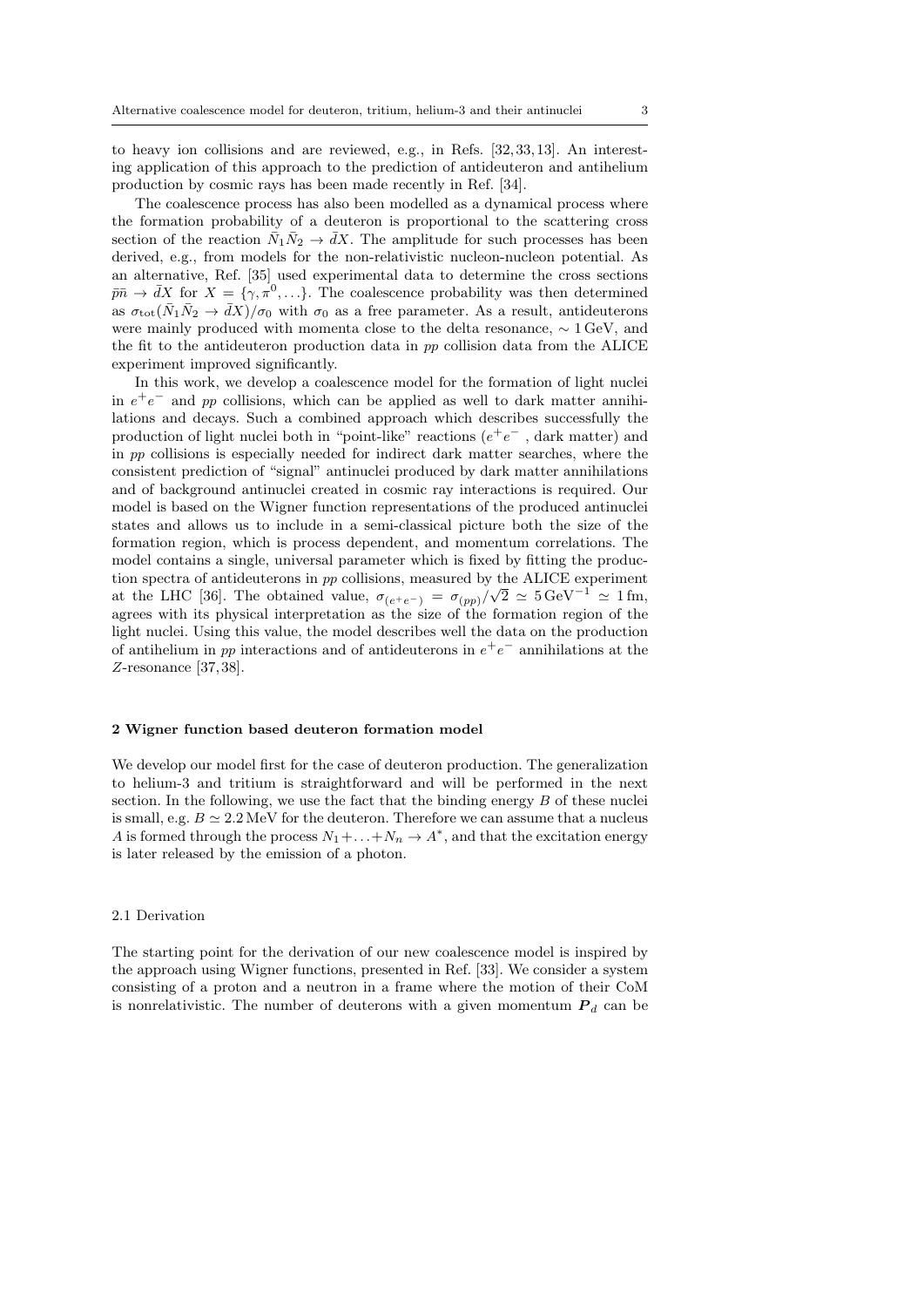found by projecting the deuteron density matrix  $\rho_d$  onto the two-nucleon density matrix  $\rho_{\text{nucl}}$ ,

$$
\frac{\mathrm{d}^3 N_d}{\mathrm{d} P_d^3} = \text{tr}\{\rho_d \,\rho_{\text{nucl}}\}.\tag{3}
$$

The deuteron density matrix describes a pure state,  $\rho_d = |\phi_d\rangle \langle \phi_d|$ . The spin and isospin values of the two-nucleon state can be taken care of by introducing a statistical factor  $S = 3/8$  [39], such that the two-nucleon density matrix can be written as  $\rho_{\text{nucl}} = |\psi_p \psi_n \rangle \langle \psi_n \psi_p |$  and is normalized as

$$
\langle \psi_n \psi_p | \psi_p \psi_n \rangle = N_p N_n. \tag{4}
$$

Here,  $N_p$  and  $N_n$  are the average multiplicities of protons and neutrons per event, respectively.<sup>2</sup>

By evaluating the trace in the coordinate representation  $|x_1x_2\rangle$ , where the two indices refer to the positions of the two nucleons, one finds

$$
\frac{\mathrm{d}^3 N_d}{\mathrm{d} P_d^3} = S \int \mathrm{d}^3 x_1 \, \mathrm{d}^3 x_2 \, \mathrm{d}^3 x_1' \, \mathrm{d}^3 x_2' \, \phi_d^*(\boldsymbol{x}_1, \boldsymbol{x}_2) \phi_d(\boldsymbol{x}_1', \boldsymbol{x}_2') \left\langle \psi_n^\dagger(\boldsymbol{x}_2') \psi_p^\dagger(\boldsymbol{x}_1') \psi_p(\boldsymbol{x}_1) \psi_n(\boldsymbol{x}_2) \right\rangle,\tag{5}
$$

where  $\phi_d(\mathbf{x}_1, \mathbf{x}_2)$  and  $\psi_i(\mathbf{x})$  are the wave functions of the deuteron and nucleon i, respectively. Next we factorise the deuteron wave function into a plane wave describing the CoM motion with momentum  $P_d$  and an internal wave function  $\varphi_d$ ,

$$
\phi_d(\boldsymbol{x}_1, \boldsymbol{x}_2) = (2\pi)^{-3/2} \exp\{i \boldsymbol{P}_d \cdot (\boldsymbol{x}_1 + \boldsymbol{x}_2)/2\} \varphi_d(\boldsymbol{x}_1 - \boldsymbol{x}_2). \tag{6}
$$

Then we replace the two-nucleon density matrix by its two-body Wigner function,

$$
\left\langle \psi_n(\boldsymbol{x}_2')^\dagger \psi_p(\boldsymbol{x}_1')^\dagger \psi_p(\boldsymbol{x}_1) \psi_n(\boldsymbol{x}_2) \right\rangle = \int \frac{\mathrm{d}^3 p_n}{(2\pi)^3} \frac{\mathrm{d}^3 p_p}{(2\pi)^3} W_{np} \left( \boldsymbol{p}_n, \boldsymbol{p}_p, \frac{\boldsymbol{x}_2 + \boldsymbol{x}_2'}{2}, \frac{\boldsymbol{x}_1 + \boldsymbol{x}_1'}{2} \right) \times \exp\left[ \mathrm{i} \boldsymbol{p}_n \cdot (\boldsymbol{x}_2 - \boldsymbol{x}_2') \right] \exp\left[ \mathrm{i} \boldsymbol{p}_p \cdot (\boldsymbol{x}_1 - \boldsymbol{x}_1') \right]. \tag{7}
$$

Further, we introduce as new coordinates the "average" positions of the proton and neutron,  $r_p = (x_1 + x_1')/2$  and  $r_n = (x_2 + x_2')/2$ , as well as their separation  $\bm{r} = \bm{r}_n - \bm{r}_p, \ \bm{\xi} = \bm{x}_1 - \bm{x}_1' - \bm{x}_2 + \bm{x}_2' \ \ \text{and} \ \ \bm{\rho} = (\bm{x}_1 - \bm{x}_1' + \bm{x}_2 - \bm{x}_2')/2.$  Changing also the momentum integration variables to  $p = p_n + p_p$  and  $q = (p_n - p_p)/2$ , and performing then the  $\rho$  and  $p$  integrals, we arrive at

$$
\frac{\mathrm{d}^3 N_d}{\mathrm{d} P_d^3} = \frac{S}{(2\pi)^6} \int \mathrm{d}^3 q \int \mathrm{d}^3 r_p \, \mathrm{d}^3 r_n \ \mathcal{D}(\mathbf{r}, \mathbf{q}) \, W_{np}(\mathbf{P}_d/2 + \mathbf{q}, \mathbf{P}_d/2 - \mathbf{q}, \mathbf{r}_n, \mathbf{r}_p), \tag{8}
$$

where

$$
\mathcal{D}(\mathbf{r}, \mathbf{q}) = \int d^3 \xi \exp\{-i\mathbf{q} \cdot \xi\} \varphi_d(\mathbf{r} + \xi/2) \varphi_d^*(\mathbf{r} - \xi/2)
$$
(9)

is the Wigner function<sup>3</sup> of the internal deuteron wave function  $\varphi_d$ .

Using a Gaussian as ansatz for the deuteron wave function,

$$
\varphi_d(\mathbf{r}) = \left(\pi d^2\right)^{-3/4} \exp\left\{-\frac{r^2}{2d^2}\right\},\tag{10}
$$

 $^{\rm 2}$  We neglect for the moment the double counting of nucleons involved in different pairs.

<sup>3</sup> Our conventions for the normalisation of the Wigner function are described in the Appendix A.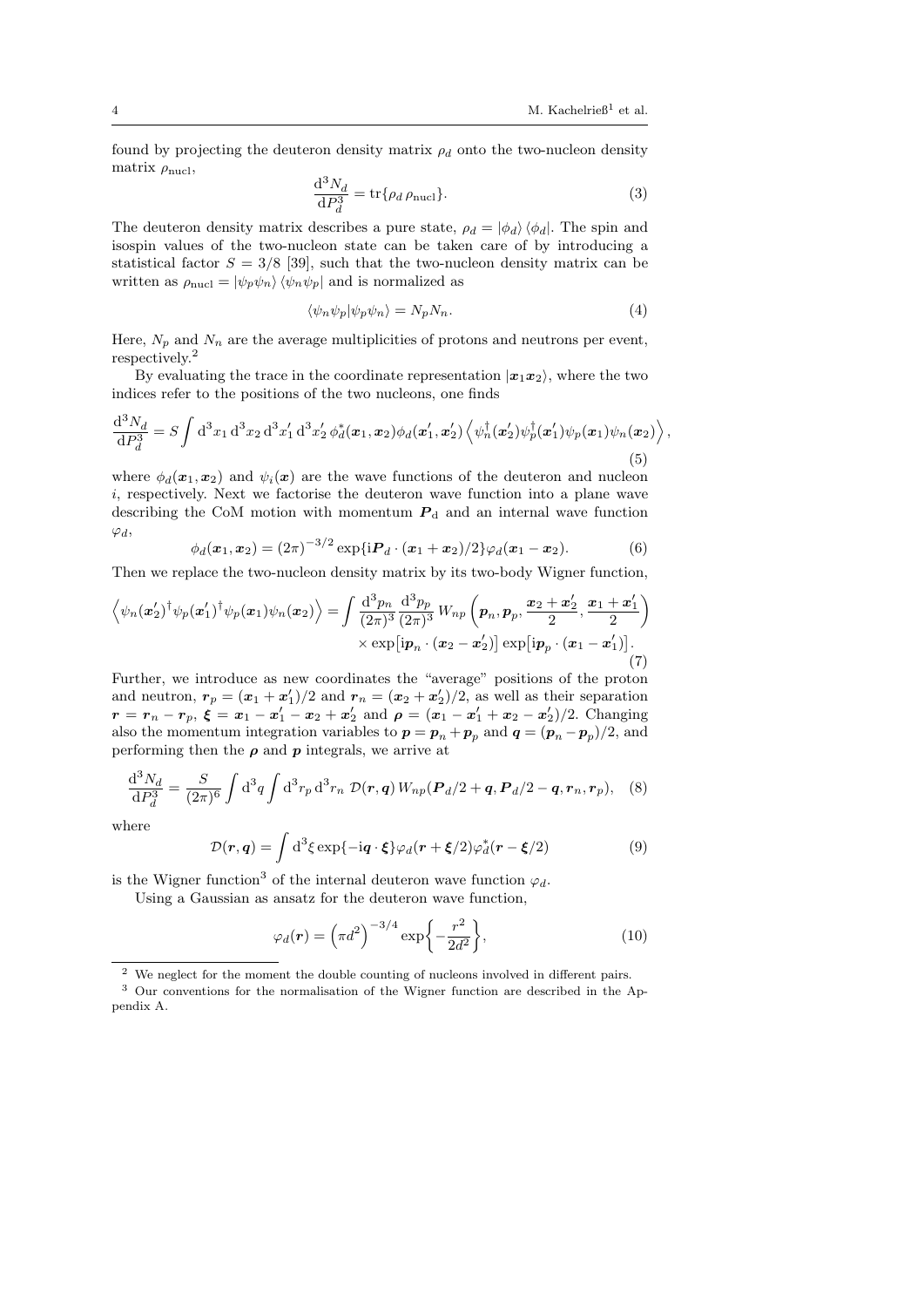its Wigner function follows as

$$
\mathcal{D}(r,q) = 8e^{-r^2/d^2} e^{-q^2 d^2}.
$$
\n(11)

The measured deuteron rms charge radius  $r_{\rm rms} = 1.96$  fm [40] is reproduced choos- $\log^4 d = 3.2$  fm. To proceed, we have to choose also an ansatz for the Wigner function of the two-nucleon state: While Ref. [33] choses a thermal equilibrium state motivated by the picture of a "fireball" formed in heavy-ion collisions, we are in this work interested in the scattering of "small" systems as in  $e^+e^-$ , dark matter or pp collisions. Therefore we use that Monte Carlo simulations of strong interactions provide the momentum distribution of the produced nucleons,  $G_{np}(\boldsymbol{p}_n, \boldsymbol{p}_p)$ , which includes also relevant momentum correlations. On the other hand,  $G_{np}(\boldsymbol{p}_n, \boldsymbol{p}_p)$  can be obtained from the Wigner function as

$$
\int d^3r_p d^3r_n W_{np}(\boldsymbol{p}_n, \boldsymbol{p}_p, \boldsymbol{r}_n, \boldsymbol{r}_p) = N_p N_n |\psi_{np}(\boldsymbol{p}_n, \boldsymbol{p}_p)|^2 \equiv G_{np}(\boldsymbol{p}_n, \boldsymbol{p}_p), \qquad (12)
$$

where  $\psi_{np}(\mathbf{p}_n, \mathbf{p}_p)$  is the normalized two-nucleon wave function in momentum space. We assume therefore a factorization of the momentum and coordinate dependences,

$$
W_{np}(\boldsymbol{P}_d/2 + \boldsymbol{q}, \boldsymbol{P}_d/2 - \boldsymbol{q}, \boldsymbol{r}_n, \boldsymbol{r}_p) = H_{np}(\boldsymbol{r}_n, \boldsymbol{r}_p) \, G_{np}(\boldsymbol{P}_d/2 + \boldsymbol{q}, \boldsymbol{P}_d/2 - \boldsymbol{q}). \tag{13}
$$

Note that this assumption implies a transition from a full quantum mechanical treatment to a semi-classical picture. Finally, we neglect spatial correlations between the proton and the neutron,  $H_{np}(\mathbf{r}_n, \mathbf{r}_p) = h(\mathbf{r}_n) h(\mathbf{r}_p)$  and choose a Gaussian ansatz for  $h(r)$ ,

$$
h(\mathbf{r}) = \left(2\pi\sigma^2\right)^{-3/2} \exp\left\{-\frac{r^2}{2\sigma^2}\right\}.
$$
 (14)

Eq. (8) then takes the form

$$
\frac{\mathrm{d}^3 N_d}{\mathrm{d} P_d^3} = \frac{3\zeta}{(2\pi)^6} \int \mathrm{d}^3 q \, \mathrm{e}^{-q^2 d^2} \, G_{np}(\mathbf{P}_d/2 + \mathbf{q}, \mathbf{P}_d/2 - \mathbf{q}),\tag{15}
$$

where the factor

$$
\zeta \equiv \left(\frac{d^2}{d^2 + 4\sigma^2}\right)^{3/2} \le 1\tag{16}
$$

depends on the characteristic spatial spread of the nucleons and on the spatial extension of the deuteron wave function. The coalescence probability is also suppressed for large  $q^2d^2$  as a Gaussian in our model.

# 2.2 Parameter estimation

In order to estimate the characteristic values for the parameter  $\sigma$  in the spatial distribution  $h(r)$  defined in Eq. (14), one generally has to consider separately the longitudinal and transverse directions,

$$
h(\mathbf{r}) \propto \exp\left\{-\frac{\mathbf{r}_{\parallel}^2}{2\sigma_{\parallel}^2} - \frac{\mathbf{r}_{\perp}^2}{2\sigma_{\perp}^2}\right\}.
$$
 (17)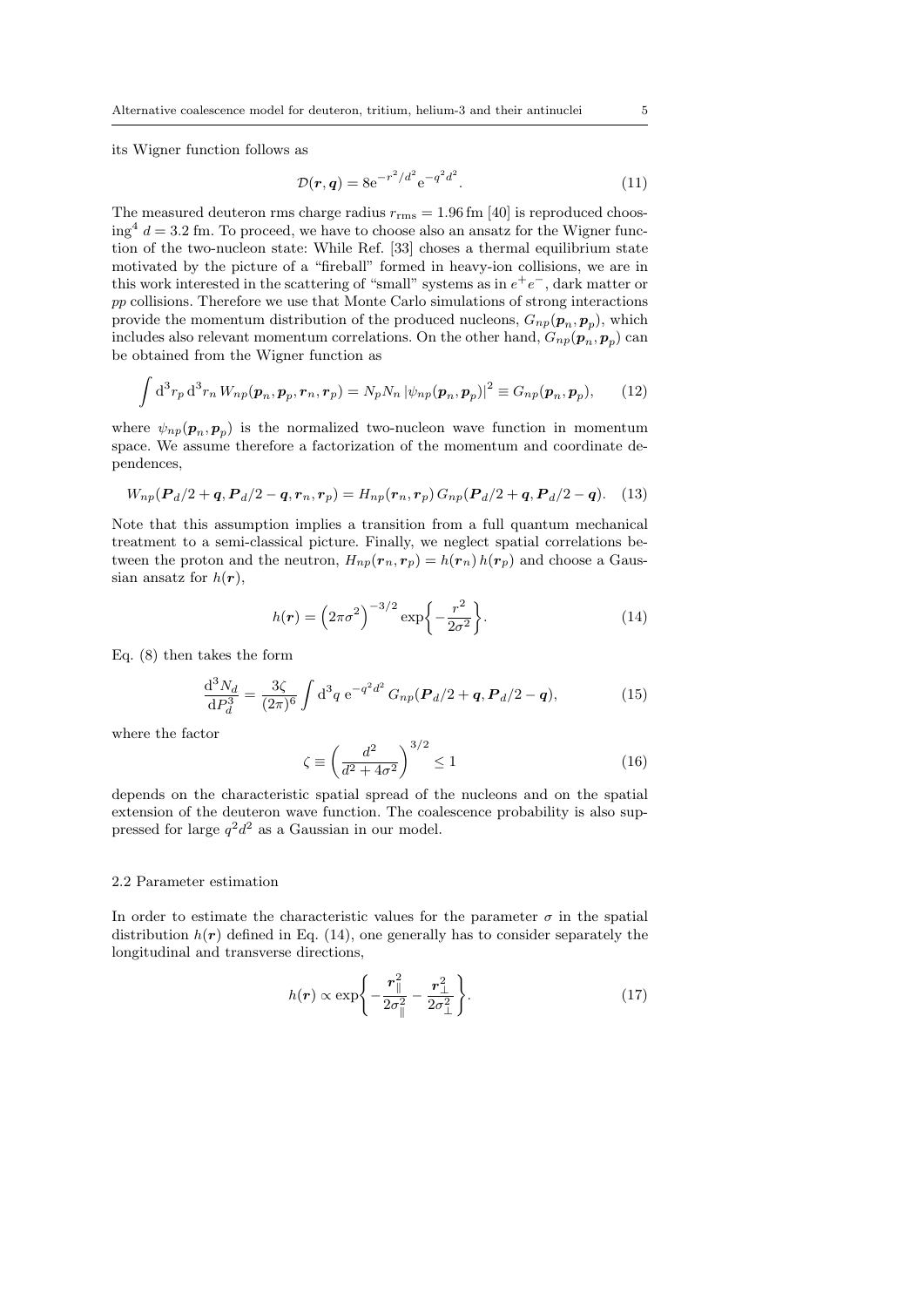

Fig. 1 Splitting of the width  $\sigma$  into a part parallel to the beam (z-axis),  $\sigma_{\parallel}$ , and a part perpendicular to the beam,  $\sigma_{\perp}$ . Only the components of  $r_{\perp}$  and  $r_{\parallel}$  parallel to the deuteron momentum  $P_d$  are affected by the Lorentz transformation.

Let us discuss first the case of  $e^+e^-$  annihilation into hadrons in the center-ofmass frame of the collision, choosing the z-axis along the direction of the outgoing quark and antiquark, as shown in Fig. 1. Before we proceed, it is worth remarking that this reaction involves three different time and distance scales [41]: The annihilation of the electron-positron pair into the quark and antiquark happens during the time  $t_{\text{ann}} \sim 1/\sqrt{s}$ . For  $s \gg \Lambda_{\text{QCD}}^2$ , the hard process is thus almost point-like in coordinate space. The perturbative cascading of the produced (anti-) quark proceeds via parton branchings with the characteristic momentum transfer squared  $\Lambda_{\text{QCD}}^2 \ll |q^2| \ll s$ . This implies that the corresponding longitudinal proper distance scales are smaller than  $\Lambda_{\text{QCD}}^{-1}$ . Therefore, the third and last step, the nonperturbative conversion of the final partons into hadrons, corresponds to the longest time and distance scales: The so-called hadronisation time or formation length  $L_{\text{had}}$  required for a hadron to build up its parton "coat" is

$$
L_{\rm had} \sim \gamma L_0,\tag{18}
$$

where  $\gamma$  is the gamma factor of the hadron in the considered frame and  $L_0$  equals approximately the nucleon size,  $L_0 \sim R_p \sim 1$  fm. The coalescence process involves nucleons which have (almost) completed their formation and the process proceeds on distance scales which are comparable to  $L_{\text{had}}$ . Boosting to the rest frame of the produced deuteron compensates the gamma factor in Eq. (18), hence we expect  $\sigma_{\parallel} \sim L_0 \sim 1$  fm in that frame.

The characteristic transverse spread of a produced hadron can be estimated using the uncertainty relation: The transverse displacement of the hadron is obtained summing over the perpendicular components of the random walk performed by the previous generations of partons during both the perturbative and nonperturbative parton cascading. The contribution of a single branching is inversely proportional to the transverse momentum of the parton,  $\Delta b_i \sim 1/p_{\perp,i}$ . Also here, nonperturbative physics gives the dominating contribution with<sup>5</sup>  $p_{\perp} \sim \Lambda_{\rm QCD}$ . Since the bulk of deuterons is produced with relatively small transverse momenta, boosting to the

 $^4\,$  Note that the variable  $r$  in the deuteron wave function describes the diameter, such that  $r_{\text{rms}}^2 = \int d^3r (r/2)^2 |\varphi(r)|^2.$ 

The numerical value of  $\Lambda_{\rm QCD}$  depends on the renormalisation scheme used and varies between 0.3 and 0.9 GeV for three flavors [42].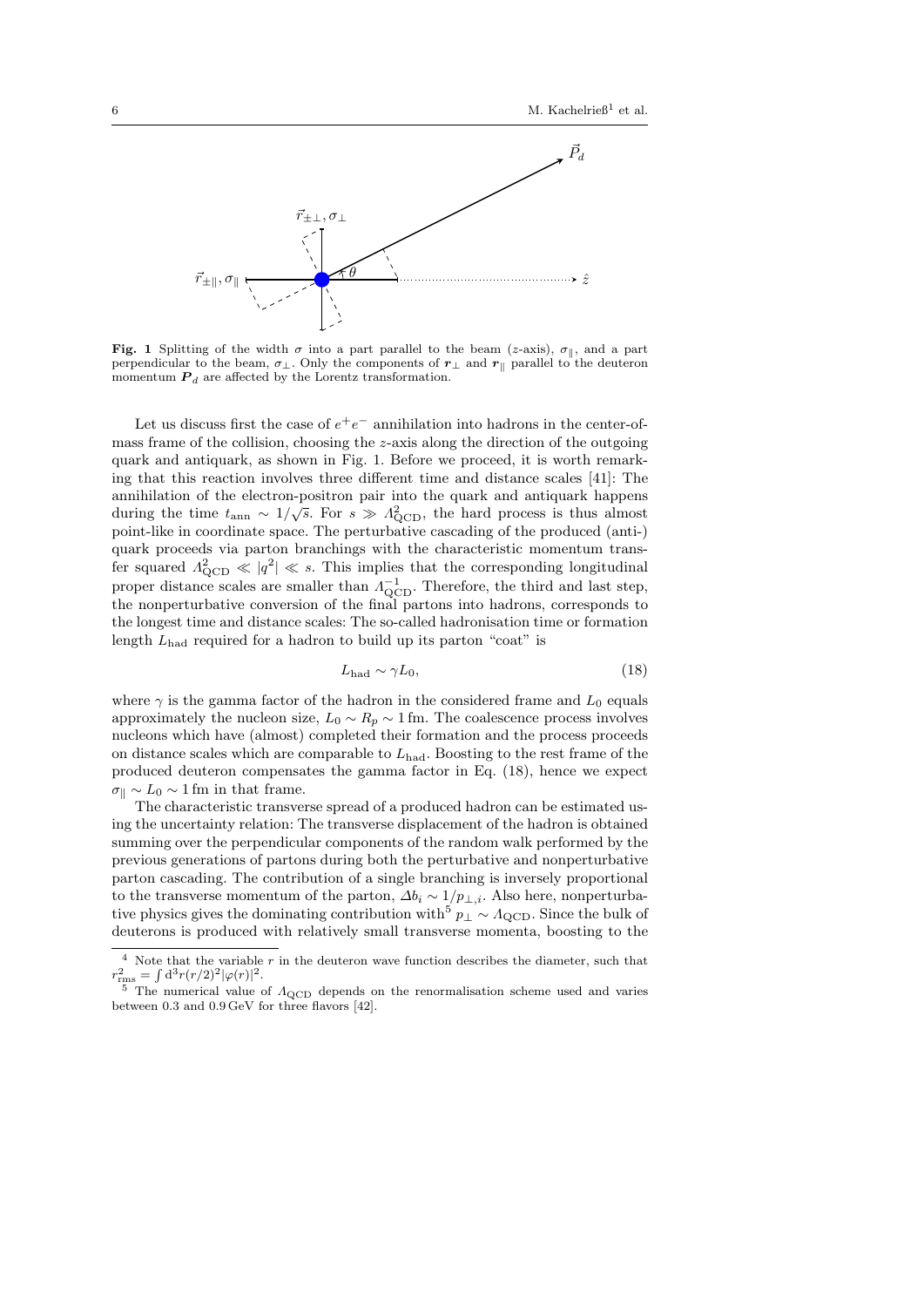

Fig. 2 Sketch of the parton clouds of two interacting hadrons.

rest frame has a small effect on  $\sigma_{\perp} \sim \Lambda_{\text{QCD}}^{-1}$ . In the simplest option we consider, we neglect therefore this boost. Since  $\Lambda_{\text{QCD}}^{-1}$  is of the same order of magnitude as  $L_0$ , we set in the following  $\sigma_{\parallel} = \sigma_{\perp} = \sigma$ , to minimize the number of parameters. An alternative set-up which takes into account the effect of the transverse boost on  $\sigma_{\perp}$ , will be discussed at the end of this subsection.

Let us now move to proton-proton, proton-nucleus and nucleus-nucleus collisions. Here, the picture is modified by multiple scattering processes involving multiparton interactions: The proton and neutron taking part in the coalescence process can thus originate from different parton-parton interactions. Therefore it is necessary to take into account the longitudinal and transverse spread of the initial parton clouds of the projectile and the target. Starting with the former, it is important to keep in mind that the effect of the Lorentz contraction is different for fast and slow partons. At a given rapidity  $y$  in the laboratory system, partons from, say, the target proton cloud are distributed over the longitudinal distance  $\sim R_p/\gamma = R_p e^{-y}$ . Boosting to the deuteron rest-frame compensates again the gamma factor, such that the resulting "geometrical" contribution to  $\sigma_{\parallel}$ , due to the longitudinal extension of the parton cloud, equals  $\sigma_{\parallel (geom)} \sim R_p \sim 1$  fm. Summing the two contributions in quadrature, we obtain

$$
\sigma_{\|(pp)}^2 = \sigma_{\|(e^{\pm})}^2 + \sigma_{\|(geom)}^2 \approx 2\sigma_{\|(e^{\pm})}^2.
$$
 (19)

Finally, we have to consider the geometrical contribution to  $\sigma_{\perp}$ . One may naively expect it to depend on the impact parameter for a proton-proton (protonnucleus) collision. Let us show that this is not the case in the simple geometrical picture of Fig. 2 and derive the geometrical contribution to  $\sigma_{\perp}$ . We define  $\sigma_{\perp(\text{geom})}$ as the transverse spread of the overlapping region  $(O)$  of the projectile and target parton clouds,

$$
\sigma_{(\text{geom})}^2 = \langle r_1^2 \rangle_O - \langle r_1 \rangle_O^2. \tag{20}
$$

The expectation value  $\langle A \rangle$  follows then as

$$
\langle A \rangle = \frac{\int d^2 r_1 d^2 r_2 \, A \, \rho_1(r_1) \, \rho_2(r_2) \, w_{\rm int}(|\boldsymbol{b} - \boldsymbol{r}_1 + \boldsymbol{r}_2|)}{\int d^2 r_1 \, d^2 r_2 \, \rho_1(r_1) \, \rho_2(r_2) \, w_{\rm int}(|\boldsymbol{b} - \boldsymbol{r}_1 + \boldsymbol{r}_2|)},\tag{21}
$$

where **b** is the impact parameter for the collision,  $\rho_i(r_i)$  are the transverse parton densities of the projectile  $(i = 1)$  and the target  $(i = 2)$ , and  $w_{int}$  is the probability for a parton-parton interaction. Assuming for simplicity that the latter is pointlike,

$$
w_{\rm int}(|b - r_1 + r_2|) \propto \delta^{(2)}(b - r_1 + r_2), \tag{22}
$$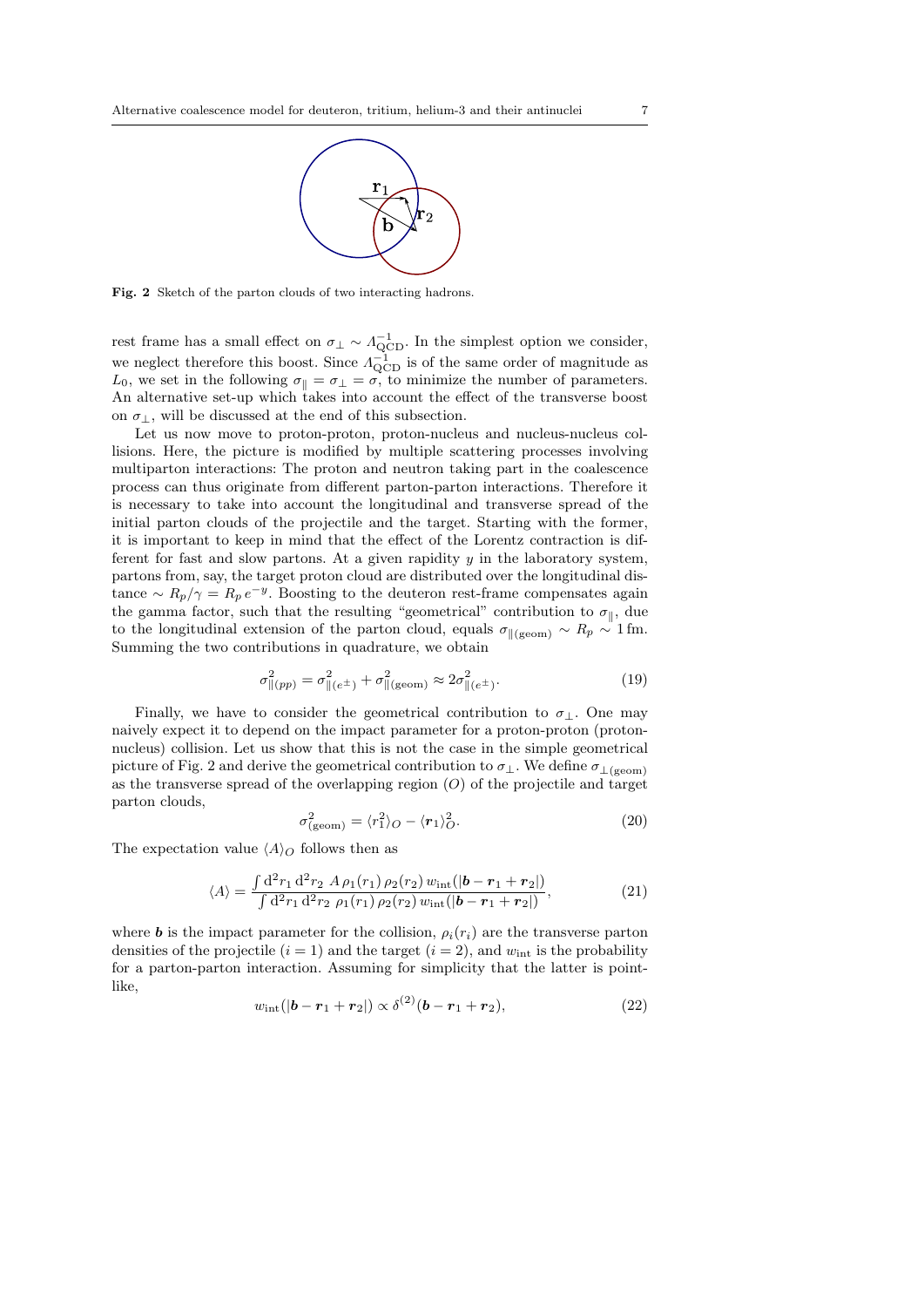and approximating the density distributions by Gaussians,

$$
\rho_i = 1/(\pi R_i^2) \exp\{-r^2/R_i^2\},\tag{23}
$$

with  $R_i$  being the transverse radii of the projectile and the target, respectively, we obtain

$$
\sigma_{\perp(\text{geom})}^2 = \frac{R_1^2 R_2^2}{R_1^2 + R_2^2}.\tag{24}
$$

For the particular case of pp collisions, we have  $\sigma_{\perp(\text{geom})}^2 = R_p^2/2$ . Since this is of the same order of magnitude as  $\sigma_{\perp(e^{\pm})}^2$ , we set

$$
\sigma_{\perp(pp)}^2 = \sigma_{\perp(e^{\pm})}^2 + \sigma_{\perp(\text{geom})}^2 \approx 2\sigma_{\perp(e^{\pm})}^2,\tag{25}
$$

such that we can also use for proton-proton collisions one universal parameter,

$$
\sigma_{\parallel (pp)} = \sigma_{\perp (pp)} = \sigma_{(pp)} = \sqrt{2} \,\sigma_{(e^{\pm})} \,. \tag{26}
$$

It is noteworthy that such an assumption would generally be unjustified in the case of proton-nucleus and nucleus-nucleus collisions since the corresponding geometrical contributions to  $\sigma_{\parallel}$  and  $\sigma_{\perp}$  may differ significantly. Considering, as an example, proton-lead collisions, we have  $^6\sigma_{\parallel\rm (geom)}\sim R_{\rm Pb},$  while Eq. (24) yields for the transverse spread  $\sigma_{\perp (geom)} \simeq R_p$ .

Boosted  $\sigma_{\perp}$  In an alternative set-up, we take into account that  $\sigma_{\perp}$  is defined in the collider frame, while in the derivation of Eq. (15), all quantities and wave functions were evaluated in the rest frame of the deuteron. This requires that we Lorentz transform  $W(r, q) \propto h(r)$  between the two frames. Such a transformation includes both a longitudinal boost, with a Lorentz factor  $\gamma_{\parallel} \simeq \gamma \cos \theta \simeq \gamma$ , and a transverse one. Here  $\theta \simeq (p_{p\perp} + p_{n\perp})/(p_{p\parallel} + p_{n\parallel})$  is the small angle between the direction of motion of the nucleon pair in the CoM and the z-axis in the original frame, before the boost. While the former transformation has been accounted for in our definition for  $\sigma_{\parallel}$ , the effect of the latter is to replace  $\sigma_{\perp}$  defined in the original frame by  $\tilde{\sigma}_{\perp}$  in the CoM, with

$$
\tilde{\sigma}_{\perp} = \frac{\sigma_{\perp}}{\sqrt{\cos^2 \theta + \gamma^2 \sin^2 \theta}}.\tag{27}
$$

Thus, the factor  $\zeta$  in Eq. (16) changes to

$$
\zeta = \frac{d^2}{d^2 + 4\tilde{\sigma}_{\perp}^2} \sqrt{\frac{d^2}{d^2 + 4\sigma_{\parallel}^2}}.
$$
\n(28)

Note that the geometrical contributions to  $\sigma_{\parallel}$  and  $\sigma_{\perp}$  should generally vary from event to event, depending on the corresponding rate of multiple scatterings. For proton-proton collisions, such a variation is expected to be relatively weak and, hence may be neglected in a first approximation. This is, however, different for proton-nucleus and nucleus-nucleus interactions: Our estimations are valid for relatively central collisions involving numerous pair-wise inelastic rescatterings between the projectile and target nucleons, which provide the bulk contribution to the formation of (anti-)nuclei. On the other hand, peripheral interactions at large impact parameters are dominated by a single binary collision between a pair of projectile and target nucleons, which gives rise to  $\sigma_{\parallel (geom)} \sim R_p$ , like in the proton-proton case. This leads to a pronounced correlation between the size of the source region and the multiplicity of secondary hadrons produced.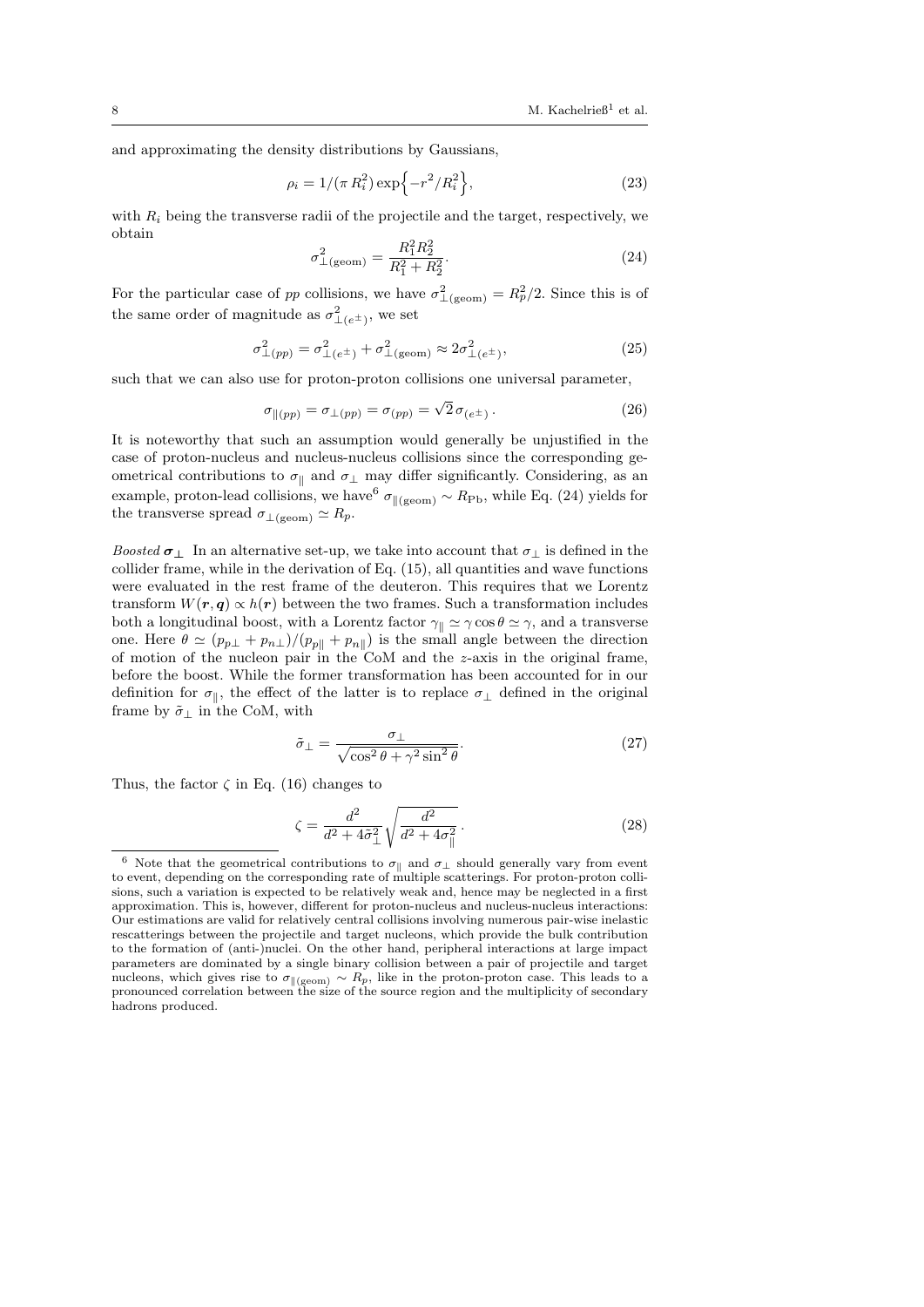#### 2.3 Numerical implementation

As one can see in Eq. (15), a given proton-neutron pair with momentum difference  $2q$  in its CoM has the probability

$$
w = 3\zeta e^{-q^2 d^2} \tag{29}
$$

to form a deuteron. Depending on whether we use the simplified approach or take into account the modification of  $\sigma_{\perp}$  by the transverse boost, the factor  $\zeta$  is defined by Eq.  $(16)$  or  $(28)$ , respectively.

At this point, we have to take some care of potential double (triple, etc.) counting since a given proton may be paired with different neutrons and vice versa. Let us assume that for a given event, the final state contains  $N_p$  protons and  $N_n$  neutrons. Denoting by  $w_{ij}$  the coalescence probability, Eq. (29), for a pair formed out of the  $i$ -th proton and the  $j$ -th neutron, we have the following expression for the average number of deuterons produced in such an event,

$$
N_d = \sum_{i=1}^{N_p} \sum_{j=1}^{N_n} w_{ij} - \frac{1}{2} \sum_{i=1}^{N_p} \sum_{k \neq i}^{N_p} \sum_{j=1}^{N_n} w_{ij} w_{kj} - \frac{1}{2} \sum_{i=1}^{N_p} \sum_{j=1}^{N_n} \sum_{l \neq j}^{N_n} w_{ij} w_{il} - \dots
$$
  

$$
\approx \sum_{i=1}^{N_p} \sum_{j=1}^{N_n} w_{ij} \left[ 1 - \frac{1}{2} \sum_{k \neq i}^{N_p} w_{kj} - \frac{1}{2} \sum_{l \neq j}^{N_n} w_{il} \right],
$$
 (30)

where in the last line we have taken into account the smallness of the coalescence probabilities and have neglected the contributions of triple and higher contributions.

As one can see from Eq.  $(30)$ , the contribution of a given proton-neutron pair *ij* to the binning of the deuteron spectrum should be taken with the weight,

$$
\Omega_{ij} = w_{ij} \left[ 1 - \frac{1}{2} \sum_{k \neq i}^{N_p} w_{kj} - \frac{1}{2} \sum_{l \neq j}^{N_n} w_{il} \right].
$$
\n(31)

Since we bin the deuteron distribution  $d^3N_d/dP_d^3$  in the reference frame of the detector, no additional factor accounting for the Lorentz transformation of the yield is necessary.

### 2.4 Improving the deuteron wave function

In the treatment above, a Gaussian which reproduces the measured  $r_{\rm rms}$  value of the deuteron charge distribution was used as wave function. However, it is known that the deuteron wave function is stronger peaked at  $r = 0$  than a Gaussian. An alternative is the Hulthen wave function,

$$
\phi_d(r) = \sqrt{\frac{ab(a+b)}{2\pi(a-b)^2}} \frac{e^{-ar} - e^{-br}}{r}
$$
\n(32)

with  $a = 0.23 \,\mathrm{fm}^{-1}$  and  $b = 1.61 \,\mathrm{fm}^{-1}$ , which gives a good description of the deuteron ground state [40]. Using this wave function, an analytical derivation of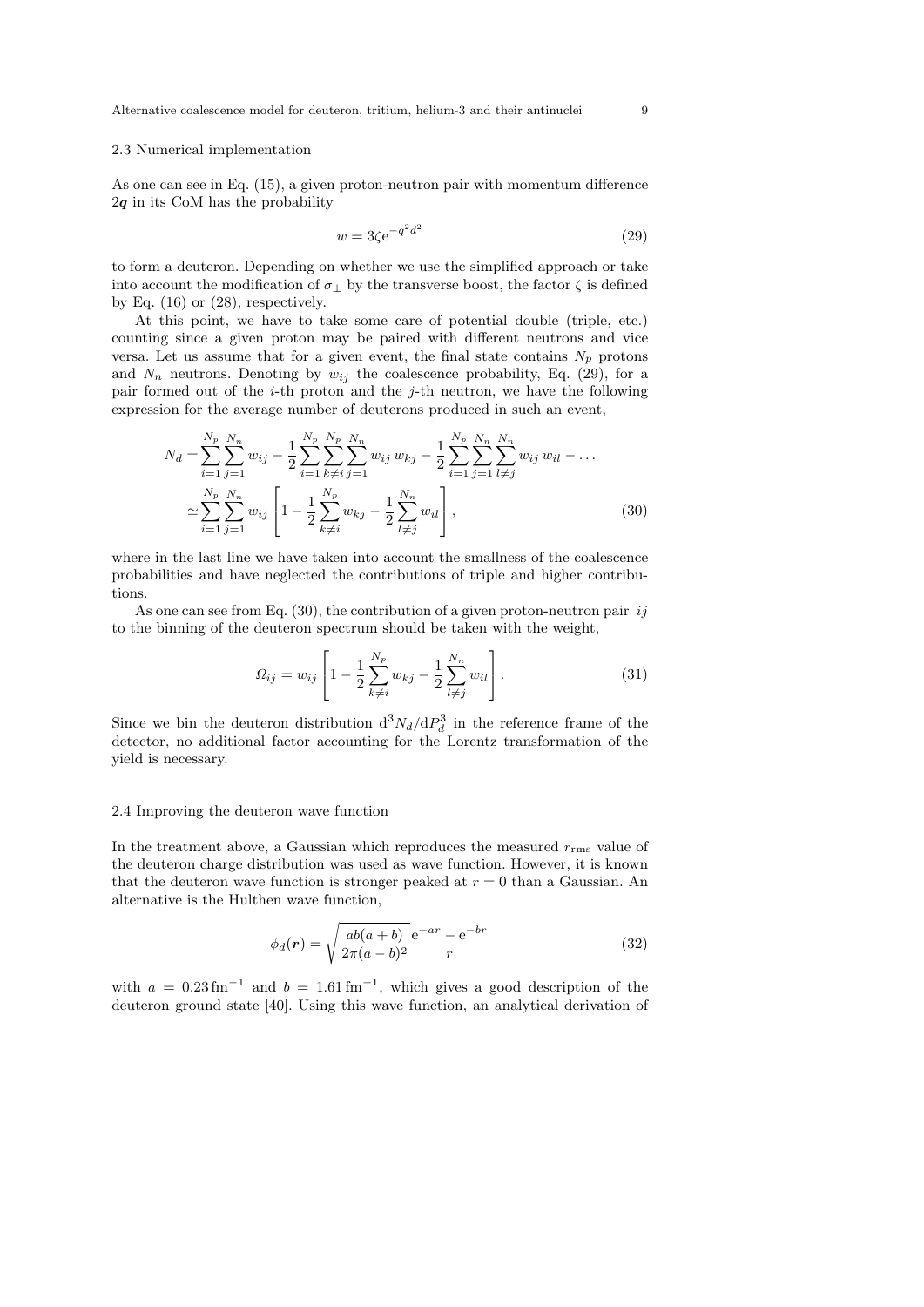the weights would however be not possible. To obtain a better description of the deuteron, and at the same time to keep the problem analytical solvable, we use instead the sum of two Gaussians as an ansatz for the deuteron wave function,

$$
\varphi_d(\mathbf{r}) = \pi^{-3/4} \left[ \frac{\Delta^{1/2}}{d_1^{3/2}} e^{-r^2/(2d_1^2)} + e^{i\alpha} \frac{(1-\Delta)^{1/2}}{d_2^{3/2}} e^{-r^2/(2d_2^2)} \right],\tag{33}
$$

where we include a relative phase  $\alpha$  between the two terms. Choosing  $e^{i\alpha} = i$  leads to some simplifications. First, the probability distribution

$$
|\varphi_d(\mathbf{r})|^2 = \pi^{-3/2} \left[ \frac{\Delta}{d_1^3} e^{-r^2/d_1^2} + \frac{1-\Delta}{d_2^3} e^{-r^2/d_2^2} \right]
$$
(34)

contains with this choice no mixed terms. Moreover, we will see below that this choice leads to the same weight function as in the one-Gaussian case.

Next we fit  $|\varphi_d(\boldsymbol{r})|^2$  to the Hulthen wave function (32) in order to fix  $\Delta$ ,  $d_1$ , and  $d_2$ . Two possible methods are to fit either  $|\varphi_d(0)|^2$ ,  $\langle r \rangle$ , and  $\langle r^2 \rangle$ , or  $\langle r \rangle$ ,  $\langle r^2 \rangle$ , and  $\langle r^3 \rangle$ . The first method will be called  $\varphi_0$ -fit and the second  $r^3$ -fit. The  $\varphi_0$ -fit yields  $\Delta = 0.581$ ,  $d_1 = 3.979$  fm, and  $d_2 = 0.890$  fm, while the  $r^3$ -fit yields  $\Delta =$ 0.247,  $d_1 = 5.343$  fm, and  $d_2 = 1.810$  fm. The resulting probability distributions are plotted in Fig. 3 together with the one for the one-Gaussian (Eq. (10)) and the Hulthen (Eq. (32)) wave functions. One can see in the figure that the two-Gaussian ansatz resembles the Hulthen probability distribution more closely than the Gaussian wave function does, in particular, regarding the peak around  $r = 0$ . The  $\varphi_0$ -fit reproduces visually the behaviour around  $r = 0$  best and will therefore be used when comparing with experimental data later on.



Fig. 3 Comparison between the different parametrizations for the deuteron wave function.

The deuteron Wigner function follows then as

$$
\mathcal{D}(\mathbf{r}, \mathbf{q}) = 8 \left[ \Delta e^{-r^2/d_1^2} e^{-q^2 d_1^2} + (1 - \Delta) e^{-r^2/d_2^2} e^{-q^2 d_2^2} \right] + A(\mathbf{r} \cdot \mathbf{q}), \tag{35}
$$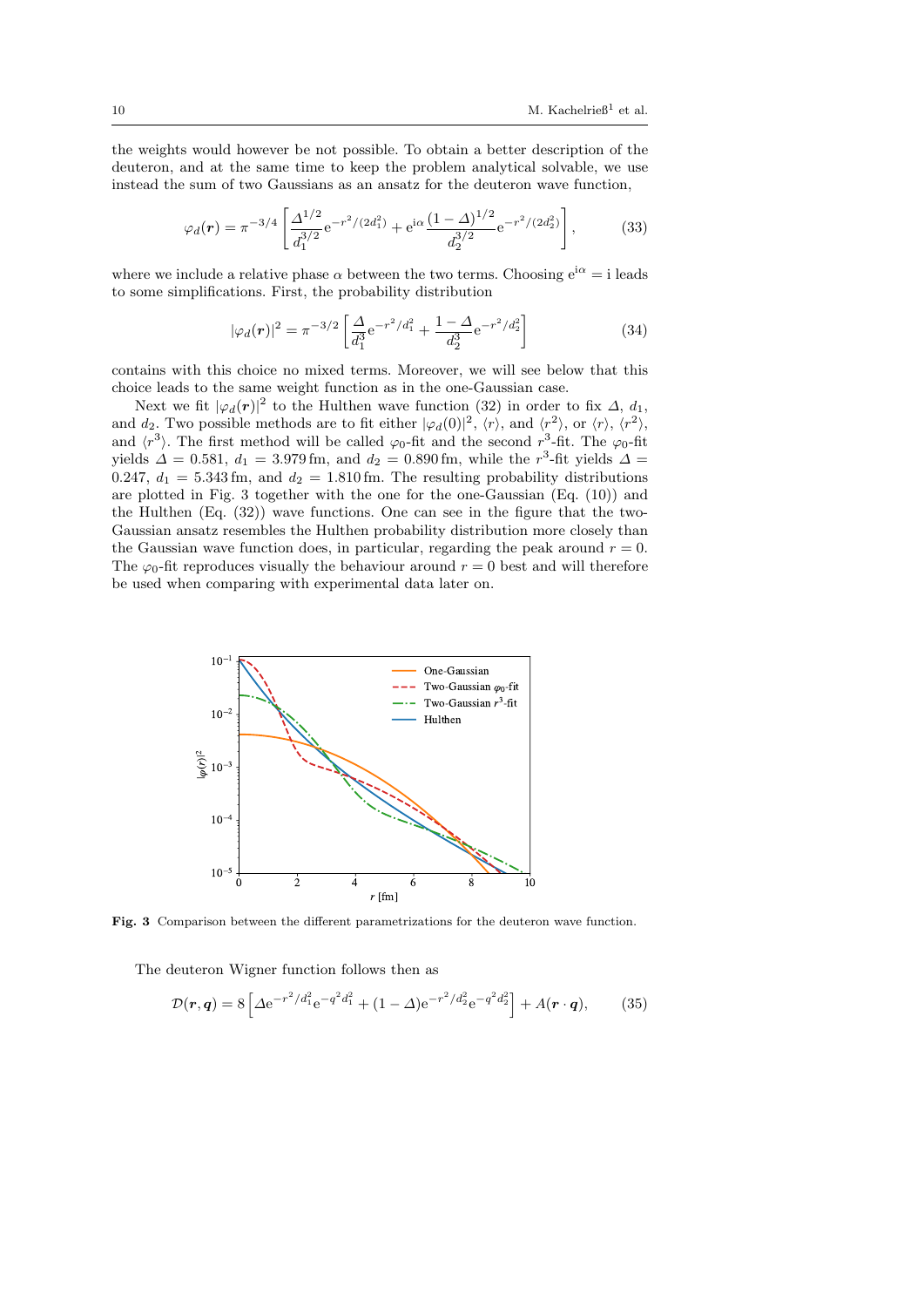where the function A is odd in r,  $A(-r \cdot q) = -A(r \cdot q)$ . Therefore the new term A drops out performing the spatial integrals over  $r_p$  and  $r_n$  in Eq. (8) and, thus, does not contribute to the weights in the binning procedure. The weights for the two-Gaussian case are thus

$$
w = 3\left(\zeta_1 \Delta e^{-q^2 d_1^2} + \zeta_2 [1 - \Delta] e^{-q^2 d_2^2}\right),\tag{36}
$$

where the  $\zeta_i$  are given by Eq. (16).

The weighted  $q^2$  distributions with the one-Gaussian weight and two-Gaussian weights for pp collisions at  $\sqrt{s} = 7$  TeV are shown in Fig. 4 for the ALICE setup discussed in appendix B.1, using  $\sigma = 7 \,\text{GeV}^{-1}$  and a constant  $\zeta$ . For the old model,  $p_0 = 0.2 \,\text{GeV}$  is used and the resulting distribution is rescaled by a factor 0.3 to make the figure clearer. Double counting has in all cases only a minor effect on the resulting distributions. In the two-Gaussian case, the better description of the peak at  $r = 0$  in the probability distribution significantly enhances the contribution from proton-neutron pairs with a relatively large momentum difference.



Fig. 4 Weighted  $q^2$ -distribution for the four considered cases.

## 3 Formation of helium-3 and tritium

The cases of helium-3 and tritium nuclei are similar to the deuteron case, but the derivation of the weight is more cumbersome. We account for the Coulomb interaction between the two protons in the helium nucleus only insofar as we allow for a different rms radius of the two nuclei in the fitting procedure. In this approach, our model applies in the same way for helium-3 and tritium. Moreover, this assumption is supported by the data of the ALICE experiment which found a comparable yield of helium-3 and tritium nuclei. The binding energies of both nuclei are still low ( $\simeq 8 \,\text{MeV}$ ), and the same approximations as in the deuteron case thus still apply.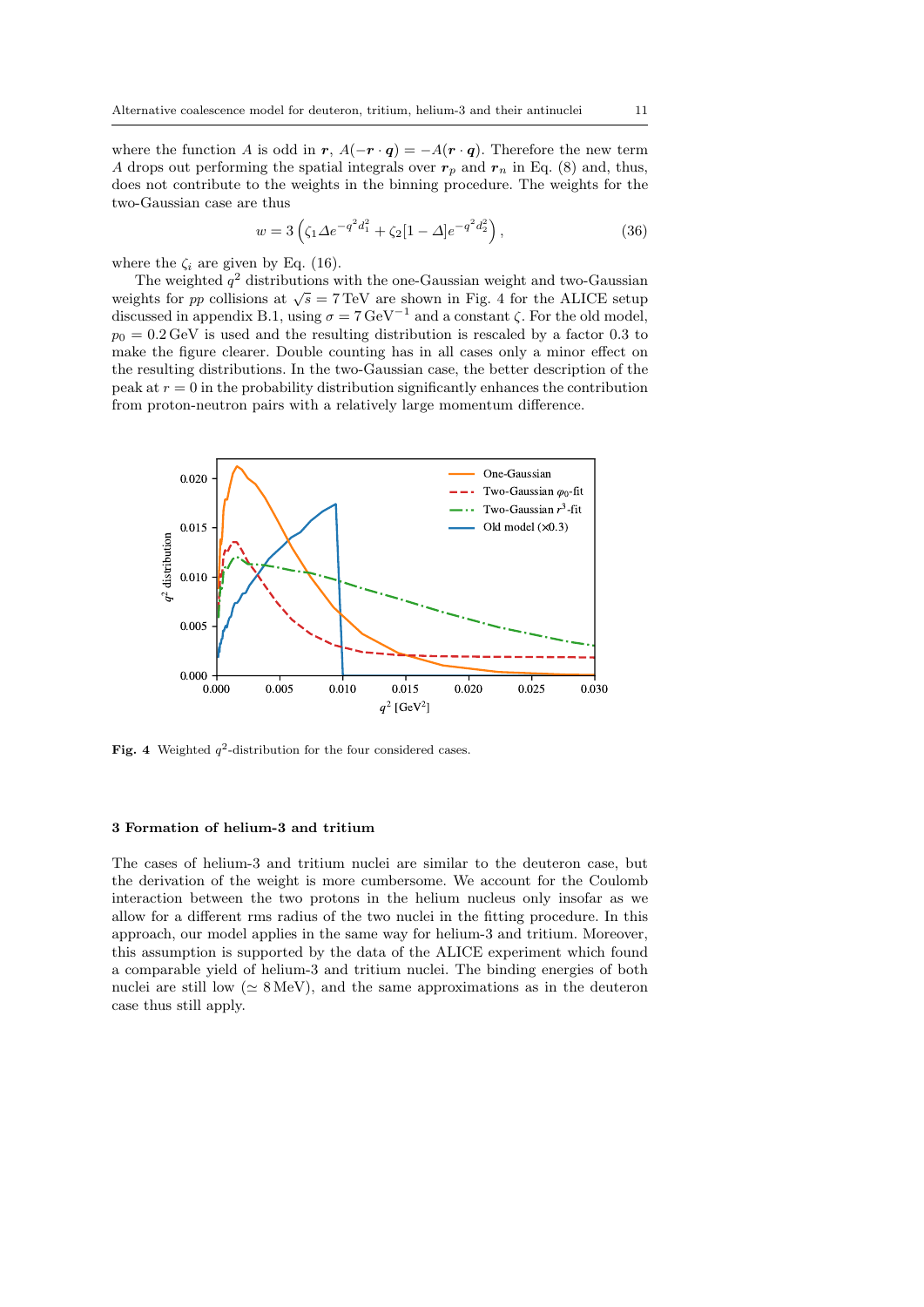The number of helium nuclei with momentum  $P_{\text{He}}$  is found by projecting the helium density matrix onto the three-nucleon one, cf. with Eq. (3). As in the deuteron case, the nucleus wave function is factorised into a plane wave describing the CoM motion with momentum  $P_{\text{He}}$  and an internal wave function which depends on the relative coordinates,

$$
\phi_{\mathrm{He}}(\boldsymbol{x}_1, \boldsymbol{x}_2, \boldsymbol{x}_3) = (2\pi)^{-3/2} \exp\{i \boldsymbol{P}_{\mathrm{He}} \cdot \boldsymbol{R}\} \varphi_{\mathrm{He}}(\boldsymbol{\rho}, \boldsymbol{\lambda}). \tag{37}
$$

Here, the Jacobi coordinates  $\mathbf{R}$ ,  $\rho$ , and  $\lambda$  are expressed via  $x_1, x_2$  and  $x_3$  as

$$
\lambda = (x_1 + x_2 - 2x_3)/\sqrt{6},
$$
\n(38a)

$$
\rho = (x_1 - x_2)/\sqrt{2},\tag{38b}
$$

$$
R = (x_1 + x_2 + x_3)/3, \tag{38c}
$$

with  $x_1^2 + x_2^2 + x_3^2 = 3R^2 + \rho^2 + \lambda^2$ ,  $\rho^2 + \lambda^2 = (x_1 - x_2)^2 + (x_1 - x_3)^2 +$  $(x_3-x_2)^2$ ,  $d^3r_1 d^3r_2 d^3r_3 = 3^{3/2} d^3R d^3p d^3\lambda$ . The internal wave function is again approximated by a Gaussian in the relative coordinates  $\rho$  and  $\lambda$ ,

$$
\varphi_{\text{He}}(\rho, \lambda) = (3\pi^2 b^4)^{-3/4} \exp\left\{-\frac{\rho^2 + \lambda^2}{2b^2}\right\},
$$
\n(39)

with *b* being the rms radius of the nucleus,

$$
r_{\rm rms}^2 = 3^{3/2} \int d^3 \rho \, d^3 \lambda \, \frac{\rho^2 + \lambda^2}{3} \left| \varphi_{\rm He}(\rho, \lambda) \right|^2 = b^2. \tag{40}
$$

The <sup>3</sup>He and <sup>3</sup>H nuclei have rms radii equal 1.96 fm and 1.76 fm, respectively [43].

Performing the same steps as in Eqs.  $(5)$  and  $(7)$  in the deuteron case, we obtain for the momentum spectrum of the produced nuclei

$$
\frac{d^{3}N_{\text{He}}}{dP_{\text{He}}^{3}} = \frac{S}{(2\pi)^{3}} \int d^{3}r_{1} d^{3}r_{2} d^{3}r_{3} d^{3}r'_{1} d^{3}r'_{2} d^{3}r'_{3} e^{-i\mathbf{P}_{\text{He}} \cdot (\mathbf{R} - \mathbf{R}')} \varphi_{\text{He}}(\boldsymbol{\rho}, \boldsymbol{\lambda})^{*} \varphi_{\text{He}}(\boldsymbol{\rho}', \boldsymbol{\lambda}')
$$
\n
$$
\times \int \frac{d^{3}p_{1}}{(2\pi)^{3}} \frac{d^{3}p_{2}}{(2\pi)^{3}} \frac{d^{3}p_{3}}{(2\pi)^{3}} e^{i\mathbf{p}_{1} \cdot (\mathbf{x}_{1} - \mathbf{x}'_{1}) + i\mathbf{p}_{2} \cdot (\mathbf{x}_{2} - \mathbf{x}'_{2}) + i\mathbf{p}_{3} \cdot (\mathbf{x}_{3} - \mathbf{x}'_{3})}
$$
\n
$$
\times W_{N_{1}N_{2}N_{3}} \left(\mathbf{p}_{1}, \mathbf{p}_{2}, \mathbf{p}_{3}, \frac{\mathbf{x}_{1} + \mathbf{x}'_{1}}{2}, \frac{\mathbf{x}_{2} + \mathbf{x}'_{2}}{2}, \frac{\mathbf{x}_{3} + \mathbf{x}'_{3}}{2}\right), \tag{41}
$$

where  $S = 1/12$  is the statistical factor accounting for the different isospin and spin states and  $W_{N_1N_2N_3}$  is the Wigner function for the three-nucleon state. We approximate again  $W_{N_1N_2N_3}$  by a product of momentum and coordinate distributions of the nucleons, neglecting spatial correlations between the latter,

$$
W_{N_1N_2N_3}(\boldsymbol{p}_1,\boldsymbol{p}_2,\boldsymbol{p}_3,\boldsymbol{r}_1,\boldsymbol{r}_2,\boldsymbol{r}_3)=G_{N_1N_2N_3}(\boldsymbol{p}_1,\boldsymbol{p}_2,\boldsymbol{p}_3)\prod_{i=1}^3h(\boldsymbol{r}_i),\qquad(42)
$$

where  $h(r)$  is given by Eq. (14).

Expressing further the product  $\varphi_{\text{He}}(\rho, \lambda)^* \varphi_{\text{He}}(\rho', \lambda')$  via the Wigner function of the helium nucleus and doing the spatial integrals, changing to the coordinates (38), we finally obtain

$$
\frac{\mathrm{d}^{3}N_{\text{He}}}{\mathrm{d}P_{\text{He}}^{3}} = \frac{64S\,\zeta}{(2\pi)^{9}} \int \mathrm{d}^{3}p_{1} \,\mathrm{d}^{3}p_{2} \,\mathrm{d}^{3}p_{3} \,\delta^{(3)}(\boldsymbol{p}_{1} + \boldsymbol{p}_{2} + \boldsymbol{p}_{3} - \boldsymbol{P}_{\text{He}}) \,G_{N_{1}N_{2}N_{3}}(\boldsymbol{p}_{1}, \boldsymbol{p}_{2}, \boldsymbol{p}_{3}) \,\mathrm{e}^{-b^{2}P^{2}},\tag{43}
$$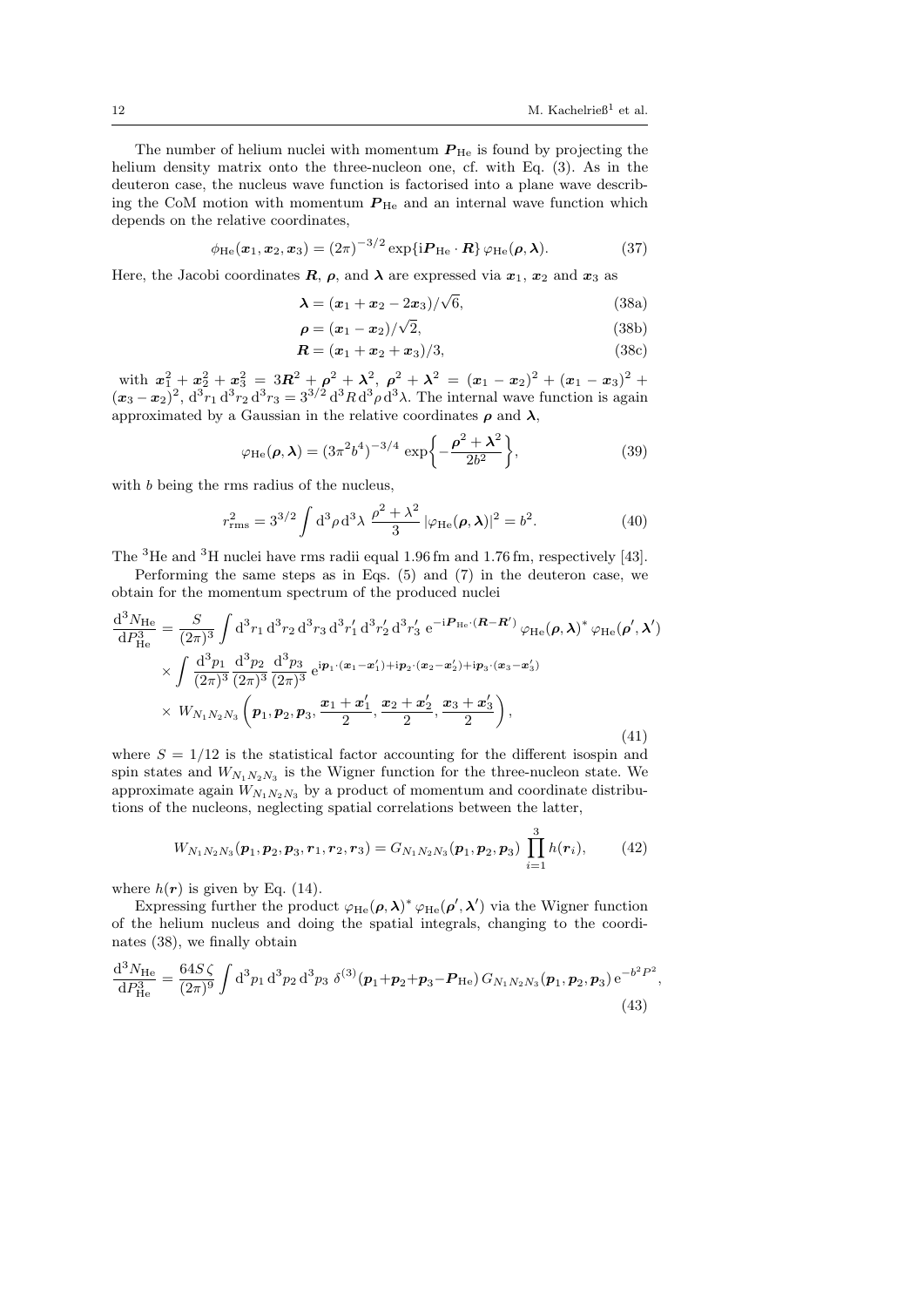where

$$
\zeta = \left(\frac{b^2}{b^2 + 2\sigma^2}\right)^3\tag{44}
$$

accounts for the overlap of the wave functions and

$$
P^{2} = \frac{1}{3} \left[ (\boldsymbol{p}_{1} - \boldsymbol{p}_{2})^{2} + (\boldsymbol{p}_{1} - \boldsymbol{p}_{3})^{2} + (\boldsymbol{p}_{2} - \boldsymbol{p}_{3})^{2} \right]
$$
(45)

is a measure of the relative momentum difference between the nucleons. The procedure for finding the correct Lorentz transformation is similar to the deuteron case. The result is

$$
\zeta = \left(\frac{b^2}{b^2 + 2\tilde{\sigma}_{\perp}^2}\right)^2 \frac{b^2}{b^2 + 2\sigma_{\parallel}^2},\tag{46}
$$

where  $\tilde{\sigma}_{\perp}$  is again given by (28).

The numerical procedure for treating the formation of tritium and helium-3 nuclei is identical to the one described in section 2.3, apart from the different weight factor;  $P^2$  is now defined in the CoM frame of the three-particle state. One may argue that it is sufficient to calculate the momentum differences between nucleons, entering Eq. (45), in the rest frames for the corresponding nucleon pairs since, because of the exponential factor in Eq. (43), those practically coincide with the ones defined in the rest frame of the nucleus. This approach was used throughout this work.

## 4 Comparison with experimental data

The predicted yield of antinuclei depends on the hadronisation scheme [44], and a comparison to different experimental data sets should be therefore made using a single MC simulation. In this work, we choose to perform all our simulations of pp and  $e^+e^-$  collisions with Pythia 8.230 [45,46] which describes the antiproton spectra at LHC energies within 20–30% [47]. We set  $\Delta \tau = 0$ , switching thereby decays of long-lived particles in Pythia off<sup>7</sup>. Thereby we exclude nucleons which are produced mostly outside the source region. In each run, we take into consideration all produced nucleon pairs with  $q < 0.25 \,\text{GeV}$  for the one-Gaussian case and with  $q < 0.5$  GeV for the two-Gaussian ansatz for the deuteron wave function. There are two obvious methods to generalise the standard per-event coalescence model to helium-3 and tritium: One can require that each of the relative momenta lie within a sphere with radius  $p_0$  in momentum space, or that the absolute momentum difference for each pair of particles is smaller than  $p_0$  [48, 49]. The latter approach was used here.

Let us now test our model with available data on antideuteron production in  $e^+e^-$  annihilation at the Z resonance energy, from the ALEPH and OPAL experiments, and with ALICE data on antideuteron and antihelium production in pp collisions. Details of the experimental setups are described in Appendix B. Both for the parameter  $\sigma$  of the new model and for  $p_0$  of the standard coalescence model, we perform  $\chi^2$  fits to these data sets. The best-fit values, their  $1\sigma$  errors and the

<sup>7</sup> This choice is similar to the approach of Ref. [19], as Pythia 8 only stores non-zero lifetimes in the event table that are relevant for displaced vertices in collider experiments.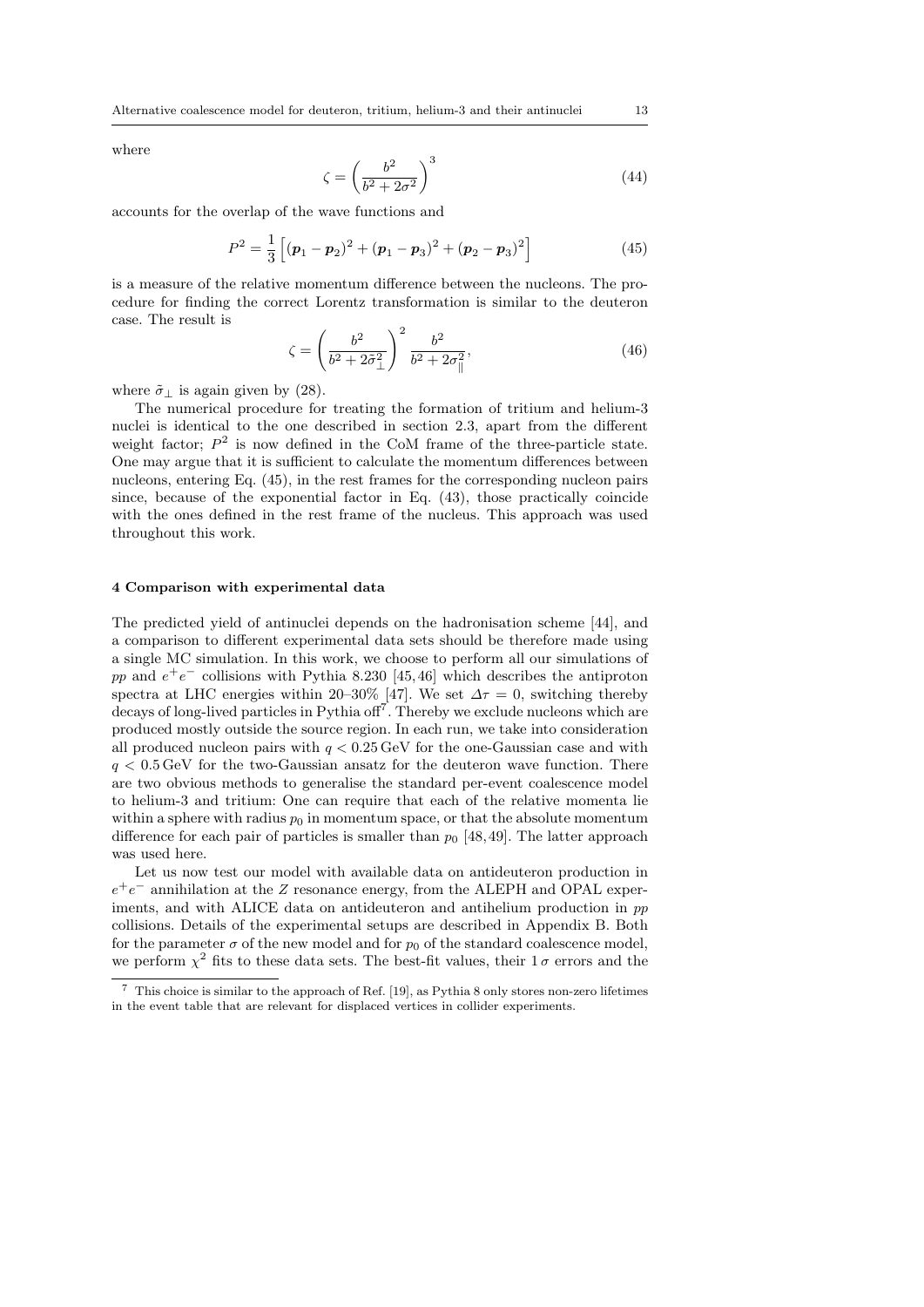| Experiment     | one-Gaussian                            |                      | two-Gaussian                            |                      | Old model         |                      |
|----------------|-----------------------------------------|----------------------|-----------------------------------------|----------------------|-------------------|----------------------|
|                | $\sigma\left[\frac{1}{\rm{GeV}}\right]$ | $\frac{\chi^2}{N-1}$ | $\sigma\left[\frac{1}{\rm{GeV}}\right]$ | $\frac{\chi^2}{N-1}$ | $p_0$ [MeV]       | $\frac{\chi^2}{N-1}$ |
| ALICE 0.9 TeV  | $3.5 \pm 0.7$                           | 7.5/2                | $6.2 \pm 0.3$                           | 6.0/2                | 181               | 7.3/2                |
| ALICE 2.76 TeV | $4.3 \pm 0.3$                           | 44/6                 | $6.6 \pm 0.1$                           | 32/6                 | 174               | 45.6/6               |
| ALICE 7 TeV    | $4.1 \pm 0.2$                           | 182/19               | $6.6 \pm 0.1$                           | 133/19               | 176               | 177/19               |
| ALICE combined | $4.1 \pm 0.1$                           | 235/29               | $6.6 \pm 0.1$                           | 172/29               | 176               | 229/19               |
| ALICE helium-3 | $4.5 \pm 0.9$                           | 1.7/2                |                                         |                      | 179               | 1.2/2                |
| <b>ALEPH</b>   | $0^{+2.3}_{-0}$                         |                      | $5.0^{+0.9}_{-0.6}$                     |                      | $214^{+21}_{-26}$ |                      |
| $ALEPH + OPAL$ | $0^{+4.4}_{-0}$                         | 3.2/1                | $5.5^{+1.3}_{-1.1}$                     | 3.2/1                | 201               | 3.2/1                |

Table 1 Fit results for the constant  $\zeta$  factor, in comparison to the old model.

| Experiment         | one-Gaussian                              |                      | two-Gaussian                               |                      |
|--------------------|-------------------------------------------|----------------------|--------------------------------------------|----------------------|
|                    | $\sigma\left[\frac{1}{\text{GeV}}\right]$ | $\frac{\chi^2}{N-1}$ | $\sigma\left[\frac{1}{\text{GeV}}\right]$  | $\frac{\chi^2}{N-1}$ |
| ALICE 0.9 TeV      | $3.9 \pm 0.8$                             | 6.7/2                | $6.9 \pm 0.3$                              | 2.6/2                |
| ALICE 2.76 TeV     | $4.9 \pm 0.3$                             | 35/6                 | $7.5 \pm 0.1$                              | 8.6/6                |
| <b>ALICE 7 TeV</b> | $4.7 \pm 0.2$                             | 143/19               | $7.6 \pm 0.1$                              | 29/19                |
| ALICE combined     | $4.7 \pm 0.4$                             | 186/29               | $7.6 \pm 0.1$                              | 45/29                |
| ALICE helium-3     | $5.2 \pm 1.0$                             | 1.1/2                |                                            |                      |
| <b>ALEPH</b>       | $0^{+2.4}_{-0}$                           |                      | $5.3^{+1.0}_{-0.6}$<br>$5.8^{+1.4}_{-1.1}$ |                      |
| $ALEPH + OPAL$     | $0^{+4.6}_{-0}$                           | 3.2/1                |                                            | 3.2/1                |

Table 2 Fit results obtained taking into account the modification of  $\sigma_{\perp}$  by transverse boosts.

reduced  $\chi^2$  of the various fits are given in Table 1 for the case of constant  $\sigma_{\perp}$ . In turn, the fit results reported in Table 2 take into account the modification of  $\sigma_{\perp}$  by transverse boosts, i.e., they have been obtained using  $\zeta$  defined in Eq. (28), with  $\tilde{\sigma}_{\perp}$  from Eq. (27). We first note that the two-Gaussian cases lead to significantly reduced  $\chi^2$  values, compared to the one-Gaussian ansatz or to the standard coalescence model. At the same time, they favor larger values for the parameter  $\sigma$ , which is related to an enhanced contribution from nucleon pairs with relatively large  $q^2$ . Taking into account the modification of  $\sigma_{\perp}$  by transverse boosts improves significantly the quality of the fits, as one can see in Table 2. Moreover, in that case, the best-fit values of the parameter  $\sigma$  agree well with our estimates in Section 2.2: The ratio of the values of  $\sigma$ , determined from fits to the ALICE data for pp collisions and to the ALEPH data for  $e^+e^-$  annihilation, agrees well with the expected one, equal  $\sqrt{2}$  (c.f. Eq. (26)), and the absolute value,  $\sigma_{(e^+e^-)} \simeq 5 \,\text{GeV}^{-1} \simeq 1 \,\text{fm}$ , is consistent with its interpretation as the characteristic hadronic length scale ( $\sim R_p$ ).

In Fig. 5, we compare the ALICE antideuteron data with the best-fit spectra obtained for the various cases considered. It becomes apparent that the slope of the  $p_{\perp}$  distributions is best described using the two-Gaussian ansatz for the deuteron wave function, when the modification of  $\sigma_{\perp}$  by transverse boosts is taken into account.

In Fig. 6, we compare the predictions of our model to the ALICE data for light antinuclei, antihelium and a single data point for tritium. Using the best-fit values for  $\sigma$  obtained from fitting the antideuteron data in the two-Gaussian case, the experimental data are satisfactorily reproduced. Additionally, we show the best-fit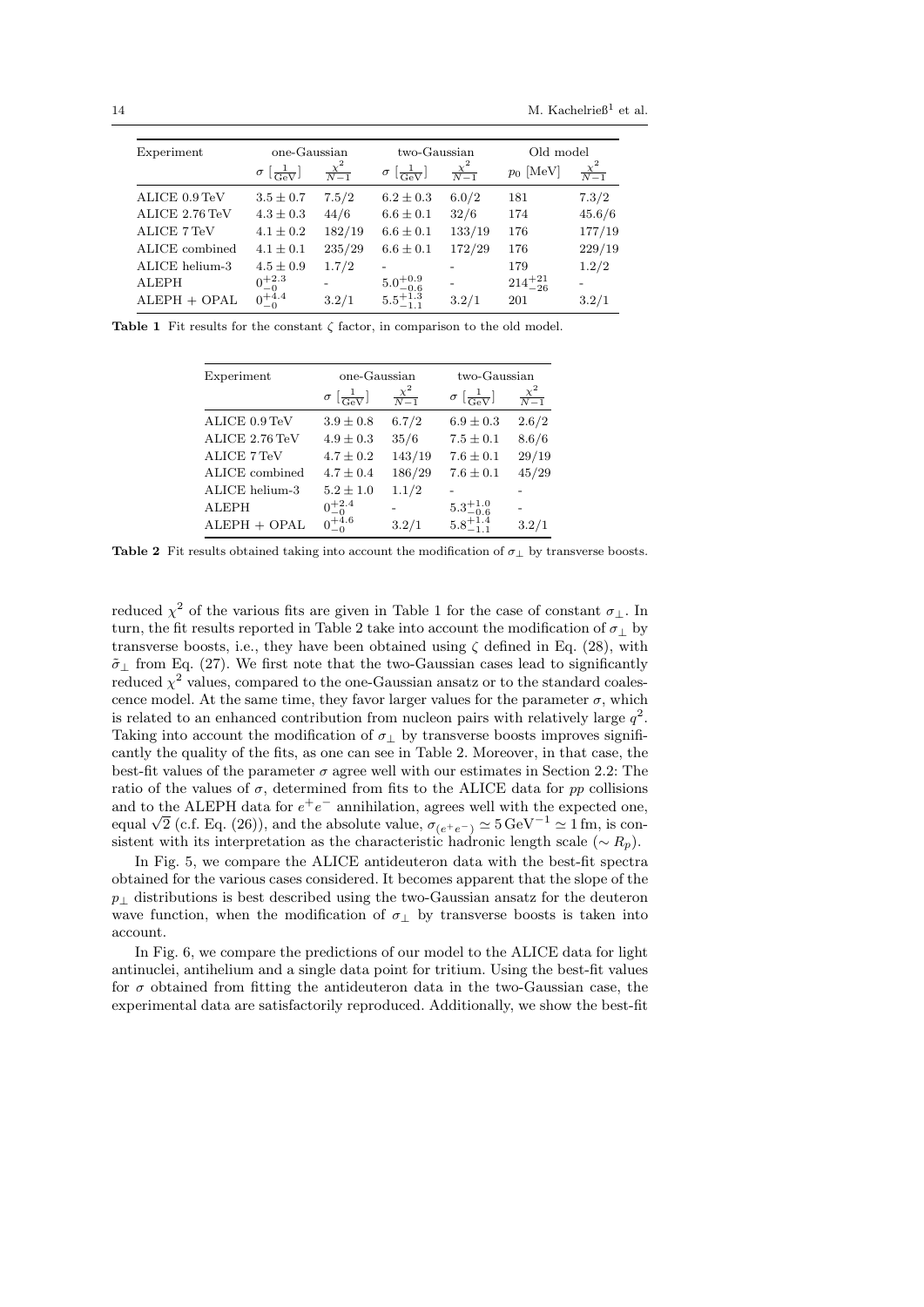

Fig. 5 Best combined fits to the ALICE antideuteron data for the considered models. The data and fits are multiplied by a constant factor to make the figure clearer. The curves labelled LT are obtained iincluding the Lorentz boost of  $\sigma_{\perp}$ .

spectra obtained by fitting the antihelium data. Since the difference between the two fits compared to the errorbars is small, we conclude that the two data sets can be consistently described using the same value of  $\sigma$ . The goodness-of-fit parameter is  $\chi^2/(N-1) = 6.0/2$ , when the  $\sigma$  determined in the combined antideuteron fit is used for the helium-3 and tritium data. Thus there is a slight tension, and it will be interesting to check it by future antihelium data with reduced errors.

# 5 Conclusion

We have developed a new coalescence model for the formation of antinuclei, which combines an event-by-event Monte Carlo description of the collision process with a microscopic coalescence treatment based on the Wigner function representations of the produced antinuclei states. This approach has allowed us to include in a semi-classical picture both the size  $\sigma$  of the formation region and the momentum correlations of the nucleons forming the nuclei. Since the size  $\sigma$  is process dependent, the difference in the observed antideuterons yields in  $e^+e^-$  and pp collisions can be naturally accounted for. Fitting the single, universal parameter contained in our model to experimental data, we obtained a best-fit value,  $\sigma \simeq 1$  fm, which corresponds well to its physical interpretation as the size of the formation region of the light nuclei. If in the future, antideuteron and antihelium data sets with reduced errors and for a larger  $p_{\perp}$  range will be available, an independent fit of the two parameters  $\sigma_{\perp}$  and  $\sigma_{\parallel}$  might be warranted.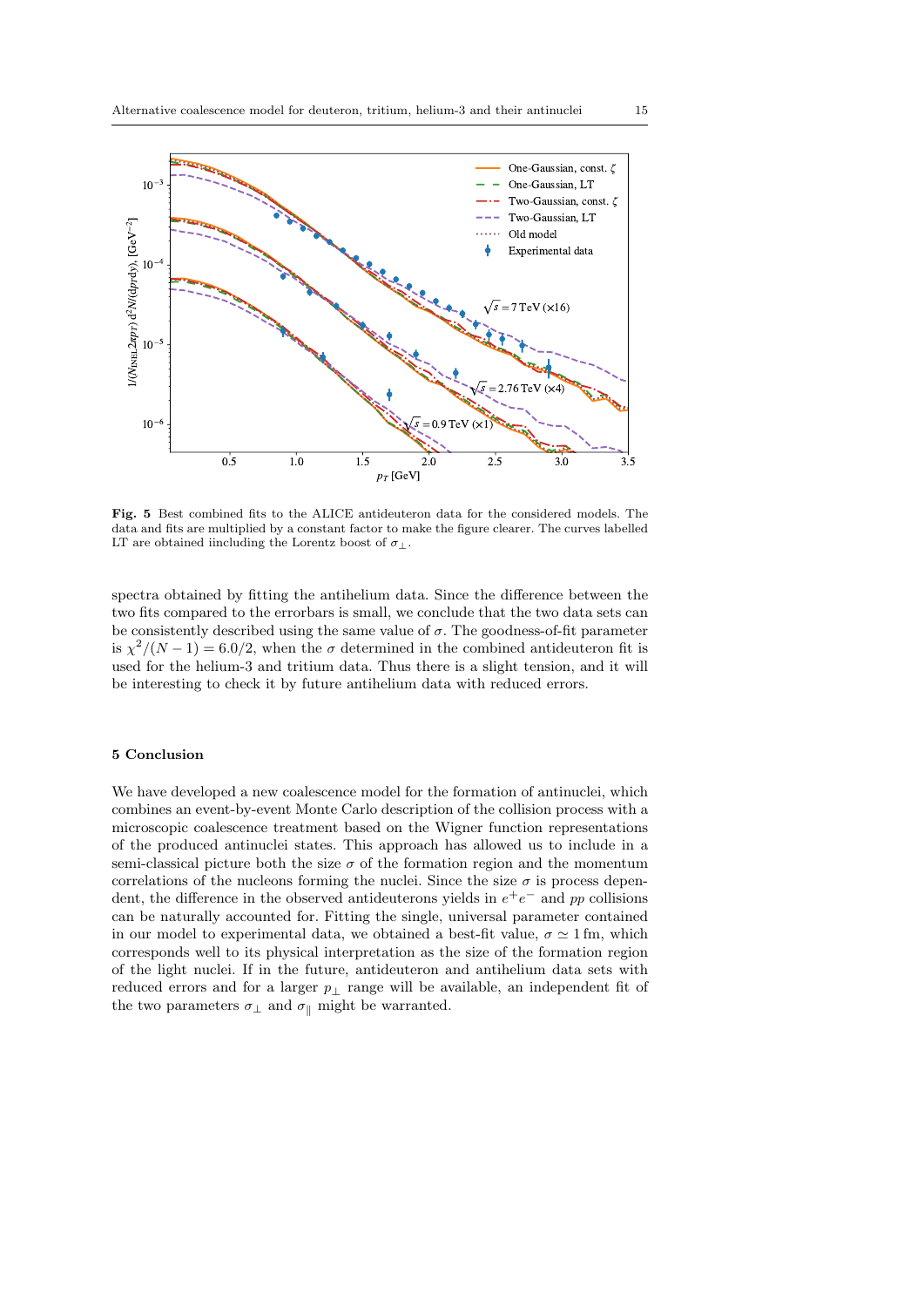

Fig. 6 Best fits to the ALICE antihelium data for the one-Gaussian models. The best fits using the parameters obtained from the best combined fit to the ALICE antideuteron data is also plotted.

We have examined different approximations for the deuteron wave functions as well as two different implementations of the transverse size  $\sigma_{\perp}$  of the formation region. The fits to the ALICE antideuteron data prefer the two-Gaussian wave function and the approach where the effect on  $\sigma_{\perp}$ , due to a Lorentz boost to the deuteron frame, is taken into account. Both correspond to the physically expected choices: The two-Gaussian wave function takes into account that the deuteron wave function is rather peaked at  $r = 0$ , while  $\sigma_{\perp} \simeq R_p$  is expected to hold in the CoM frame of the collider. Using the best-fit values for antideuteron, we could describe well the data for the production of antihelium in pp interactions and of antideuterons in  $e^+e^-$  annihilation at the Z-resonance energy.

Our model is therefore well suited to investigate in detail the antideuteron and antihelium fluxes predicted in models for dark matter annihilations and from cosmic ray interactions. In particular, it will be interesting to see whether and how the tentative antihelium events announced by the AMS-02 collaboration [50] can be explained within our model.

#### Acknowledgements

M.K. and J.T. acknowledge partial support from the Research Council of Norway (NFR). S.O. acknowledges support from project OS 481/2-1 of the Deutsche Forschungsgemeinschaft.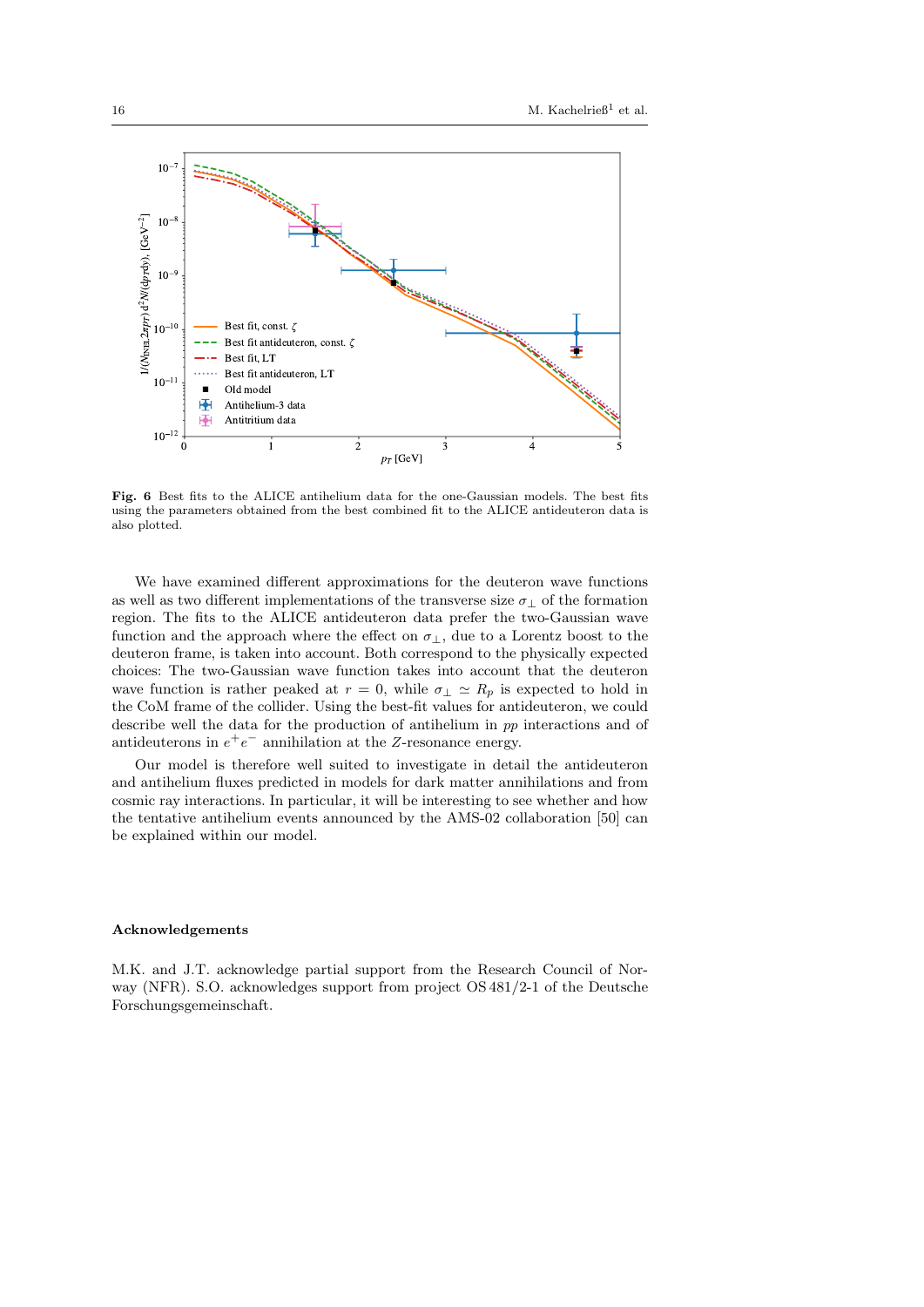#### A Wigner function

Our definition (9) of the one-particle Wigner function implies in  $d = 1$  as normalisation (with  $\hbar = 1 = h/(2\pi)$ 

$$
\int \frac{\mathrm{d}p}{2\pi} \mathrm{d}x \, W(x, p) = 1. \tag{47}
$$

The corresponding probability distributions for the space and momentum variables are obtained from

$$
\int dx W(x, p) = \psi^*(p) \psi(p), \qquad (48)
$$

$$
\int \frac{\mathrm{d}p}{2\pi} W(x, p) = \phi^*(x) \phi(x). \tag{49}
$$

For our ansatz  $W(x, p) = h(x)g(p)$ , it follows that  $h(x)$  describes the probability distribution of the nucleon in coordinate space, while the probability distribution of the nucleon momenta  $g(p)$  is normalised as

$$
\int \frac{\mathrm{d}p}{2\pi} g(p) = 1. \tag{50}
$$

#### B Experiments

## B.1 ALICE

The ALICE Collaboration measured the invariant differential yields of deuterons and antideuterons,

$$
E\,\frac{d^3n}{dp^3} = \frac{1}{N_{\text{inel}}} \frac{1}{2\pi p \, d p \, d y},\tag{51}
$$

in inelastic proton-proton collisions at centre of mass energies  $\sqrt{s} = 0.9, 2.76$  and 7 TeV, in the  $p_T$  range  $0.8 < p_T < 3$  GeV and for rapidity<sup>8</sup>  $|y| < 0.5$  [36]. Here E and p are the deuteron energy and momentum,  $N_{\text{inel}}$  is the number of inelastic events, N is the total number of detected deuterons, and  $n \equiv N/N_{\text{inel}}$ . The experiment included a trigger (V0) consisting of two hodoscopes of 32 scintillators that covered the pseudo-rapidity ranges  $2.8 < \eta < 5.1$  and  $-3.7 < n < -1.7$ , used to select Non-Diffractive (ND) inelastic events. An event was triggered by requiring a hit (charged particle) on either side (positive or negative  $\eta$ ) of the V0 triggering setup.

Pythia 8 generates general inelastic collisions, including single-diffractive (SD), doublediffractive (DD) and ND events. The minimum bias events selected by the V0 trigger generally include those that Pythia treats as SD and DD events. While we used Pythia 8 to generate general minimum bias pp collisions, only events satisfying the V0 trigger have been included in our analysis.

# B.2 ALEPH and OPAL

The ALEPH collaboration at LEP studied the deuteron and antideuteron production in  $e^+e^$ collisions at the Z resonance energy. The measured production rate of antideuterons was  $(5.9\pm1.8\pm0.5)\times10^{-6}$  per hadronic  $\overset{\sim}{Z}$  decay, for the antideuteron momentum range from 0.62 to 1.03 GeV and for the production angle  $\theta$  satisfying  $|\cos \theta|$  < 0.95 [37].

In a similar experiment performed by the OPAL collaboration [38], no antideuteron events were detected. Reference [35] noted that the resulting upper limit on the antideuteron yield has previously been neglected, but should also be taken into account. The measurements were

<sup>&</sup>lt;sup>8</sup> Note that while an additional pseudo-rapidity cut  $|\eta|$  < 0.8 was required in the data selection, the measurements have been corrected to correspond to the  $|y|$  < 0.5 selection, including also the contribution of  $|\eta| > 0.8$ , using a MC simulation [36].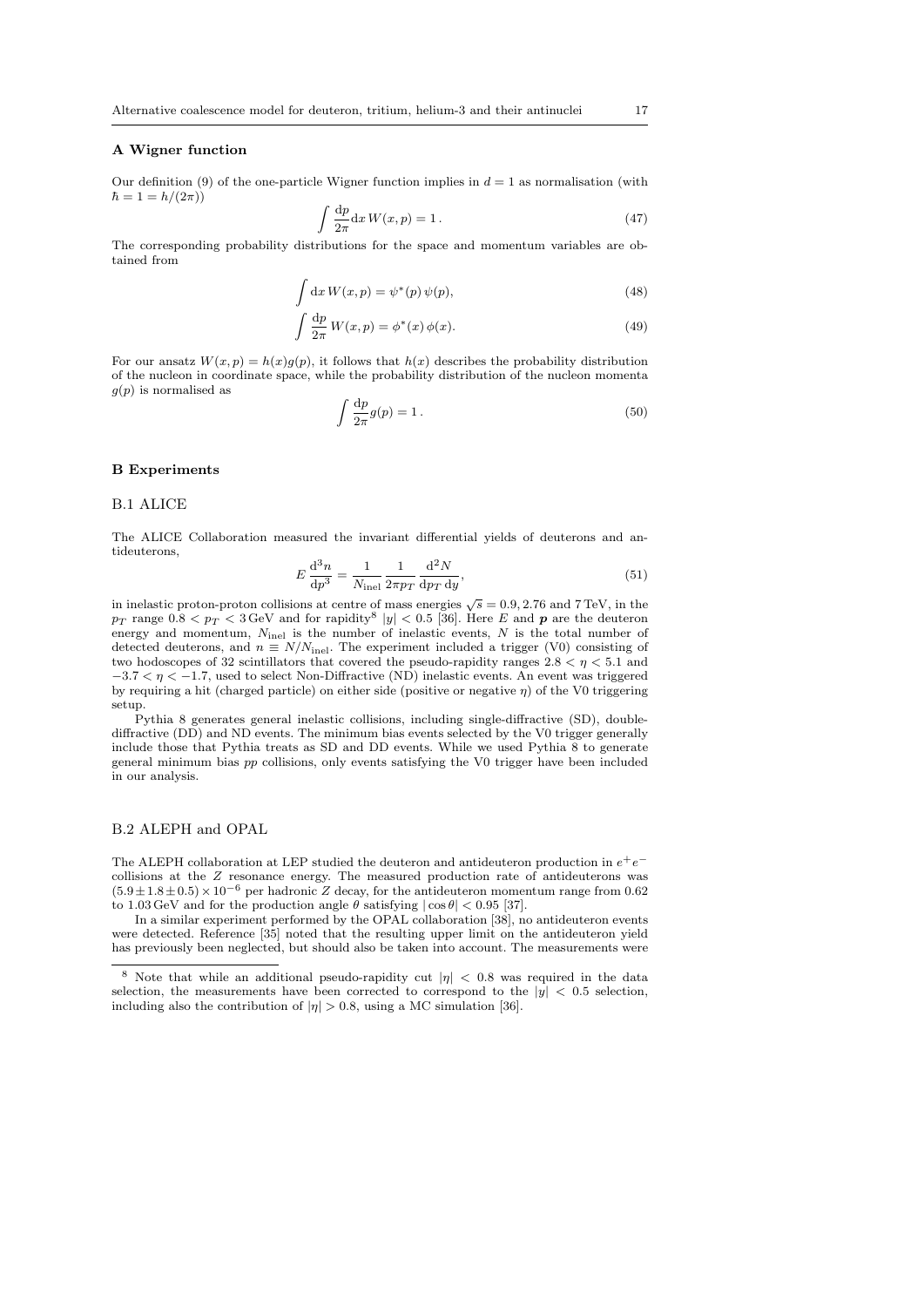performed in the antideuteron momentum range  $0.35 < p < 1.1$  GeV, with an estimated detection efficiency  $\epsilon = 0.234$ , which includes the angular acceptance. The expected total number of antideuterons was

$$
N_{\bar{d}} = \epsilon N_{\rm ev} n_{\bar{d},\rm MC},\tag{52}
$$

where  $N_{\rm ev} = 1.64 \times 10^6$  is the number of events in the OPAL analysis and  $n_{\bar{d},\rm MC}$  is the MC prediction for the number of antideuterons per event. We follow Ref. [35] and assume a Poissonian uncertainty  $\sigma_{\bar{d}} = \sqrt{N_{\bar{d}}}$  for the expected number of antideuterons. The  $\chi^2$  is in this case given by

$$
\chi_{\text{OPAL}}^2 = \frac{(N_{\text{obs}} - N_{\bar{d}})^2}{\sigma_{\bar{d}}^2} = N_{\bar{d}}.\tag{53}
$$

#### References

- 1. F. Donato, N. Fornengo, P. Salati, Phys. Rev. D62, 043003 (2000). DOI 10.1103/ PhysRevD.62.043003
- 2. R. Battiston, Nucl. Instrum. Meth. A588, 227 (2008). DOI 10.1016/j.nima.2008.01.044
- 3. T. Aramaki, C.J. Hailey, S.E. Boggs, P. von Doetinchem, H. Fuke, S.I. Mognet, R.A. Ong, K. Perez, J. Zweerink, Astropart. Phys. 74, 6 (2016). DOI 10.1016/j.astropartphys.2015. 09.001
- 4. A. Schwarzschild, C. Zupancic, Phys. Rev. 129, 854 (1963). DOI 10.1103/PhysRev.129.854
- 5. S.T. Butler, C.A. Pearson, Phys. Rev. 129, 836 (1963). DOI 10.1103/PhysRev.129.836. URL https://link.aps.org/doi/10.1103/PhysRev.129.836
- 6. K.J. Sun, L.W. Chen, Phys. Lett. B751, 272 (2015). DOI 10.1016/j.physletb.2015.10.056 7. L. Zhu, C.M. Ko, X. Yin, Phys. Rev. C92(6), 064911 (2015). DOI 10.1103/PhysRevC.92.
- 064911 8. L. Zhu, H. Zheng, C. Ming Ko, Y. Sun, Eur. Phys. J. A54(10), 175 (2018). DOI 10.1140/ epja/i2018-12610-7
- 9. S. Acharya, et al., Nucl. Phys. A971, 1 (2018). DOI 10.1016/j.nuclphysa.2017.12.004
- 10. A. Andronic, P. Braun-Munzinger, K. Redlich, J. Stachel, Nature 561(7723), 321 (2018). DOI 10.1038/s41586-018-0491-6
- 11. V. Vovchenko, B. Dönigus, H. Stoecker, Phys. Lett. **B785**, 171 (2018). DOI 10.1016/j. physletb.2018.08.041
- 12. F. Bellini, A.P. Kalweit, Phys. Rev. C99(5), 054905 (2019). DOI 10.1103/PhysRevC.99. 054905
- 13. J. Chen, D. Keane, Y.G. Ma, A. Tang, Z. Xu, Phys. Rept. 760, 1 (2018). DOI 10.1016/j. physrep.2018.07.002
- 14. X. Xu, R. Rapp, Eur. Phys. J. A55(5), 68 (2019). DOI 10.1140/epja/i2019-12757-7
- 15. D. Oliinychenko, L.G. Pang, H. Elfner, V. Koch, Phys. Rev. C99(4), 044907 (2019). DOI 10.1103/PhysRevC.99.044907
- 16. M. Kadastik, M. Raidal, A. Strumia, Phys. Lett. B683, 248 (2010). DOI 10.1016/j. physletb.2009.12.005
- 17. L.A. Dal, Antideuterons as Signature for Dark Matter. Master's thesis, NTNU Trondheim, available at http://hdl.handle.net/11250/2456366 (2011). URL  ${\tt http://hdl.handle.net/}$ 11250/2456366
- 18. Y. Cui, J.D. Mason, L. Randall, JHEP 11, 017 (2010). DOI 10.1007/JHEP11(2010)017
- 19. A. Ibarra, S. Wild, JCAP 1302, 021 (2013). DOI 10.1088/1475-7516/2013/02/021
- 20. N. Fornengo, L. Maccione, A. Vittino, JCAP 1309, 031 (2013). DOI 10.1088/1475-7516/ 2013/09/031
- 21. L.A. Dal, A.R. Raklev, Phys. Rev. D89(10), 103504 (2014). DOI 10.1103/PhysRevD.89. 103504
- 22. T. Delahaye, M. Grefe, JCAP 1507, 012 (2015). DOI 10.1088/1475-7516/2015/07/012
- 23. J. Herms, A. Ibarra, A. Vittino, S. Wild, JCAP 1702(02), 018 (2017). DOI 10.1088/ 1475-7516/2017/02/018
- 24. M. Korsmeier, F. Donato, N. Fornengo, Phys. Rev. D97(10), 103011 (2018). DOI 10. 1103/PhysRevD.97.103011
- 25. A. Coogan, S. Profumo, Phys. Rev. D96(8), 083020 (2017). DOI 10.1103/PhysRevD.96. 083020